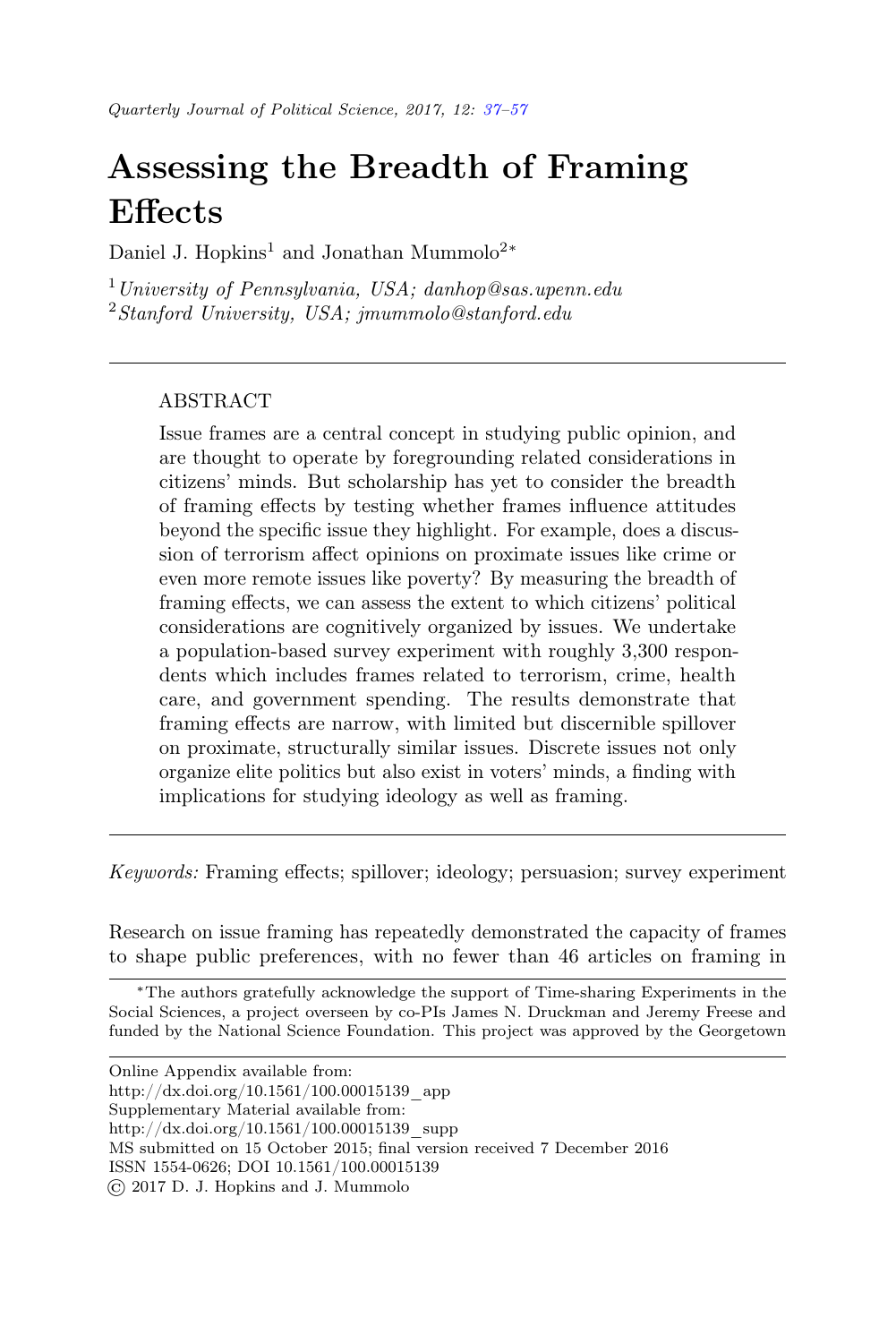leading general-interest political science journals between 20[1](#page-1-0)0 and  $2015<sup>1</sup>$  Yet despite the wealth of research, scholars have yet to identify just how broad framing effects on public opinion are. We know, for example, that exposure to terrorism-related rhetoric can have pronounced impacts on American public opinion. Still, when frames related to terrorism become salient, should we expect sweeping attitudinal changes across a range of issues, such as crime or even poverty?

Assessing the breadth of framing effects is important for multiple reasons. Issue framing is commonly defined as a psychological process through which communications make a subset of the potentially relevant considerations accessible and applicable to a given evaluation (Price and Tewksbury, 1997). Yet framing research to date has paid little attention to the breadth of considerations made accessible and applicable by frames and has only addressed the question indirectly. While some research reports framing effects that are domain-specific (Druckman et al., 2012; Iyengar and Kinder, 1987; Sniderman et al., 2014), research on racial priming indicates that race-related messages can influence attitudes on a host of issues (Valentino et al., 2002). Considered collectively, existing research is indeterminate. Still, assessing framing effects' breadth is critical in understanding how framing operates as an elite tool. If framing effects are narrow, then each issue needs to be framed anew, and successful frames on one issue will have little impact on others. By contrast, if framing effects are broad, effective elite frames on one issue might have important implications for a range of attitudes. A public debate on terrorism might have far-reaching consequences for attitudes on seemingly unrelated issues.

There are conceptual reasons to study whether framing effects are broad or narrow as well. Recent critiques of framing research caution that common research designs cannot differentiate framing from persuasion, information, or other mechanisms (Huber and Paris, 2013; Leeper and Slothuus, 2015; Scheufele and Iyengar, 2012). By examining the breadth of framing effects, we will be better positioned to identify the mechanisms at work. If a political argument is really shaping opinions by framing — by influencing the accessibility and applicability of existing cognitive considerations — we might not expect to

<span id="page-1-0"></span><sup>1</sup>The journals searched were the American Political Science Review, the American Journal of Political Science, and the Journal of Politics.

University Institutional Review Board (2011-299). The authors appreciate insightful comments and/or advice from Kevin Arceneaux, Amber Boydstun, David Broockman, John Bullock, Kevin Collins, D.J. Flynn, Seth Goldman, Gabriel Lenz, Alex Coppock, Rob Kurzban, Matt Levendusky, Diana Mutz, Hans Noel, Erik Peterson, David Yokum, and participants at a 2015 panel of the Midwest Political Science Association's Annual Meeting. They also express their thanks to Julia Christensen, Patrick Gavin, Douglas Kovel, Eric Mooring, Owen O'Hare, Gabrielle Rothschild, and Elena Zhou for their tireless research assistance. The authors likewise thank the QJPS editors and anonymous reviewers for their very helpful feedback.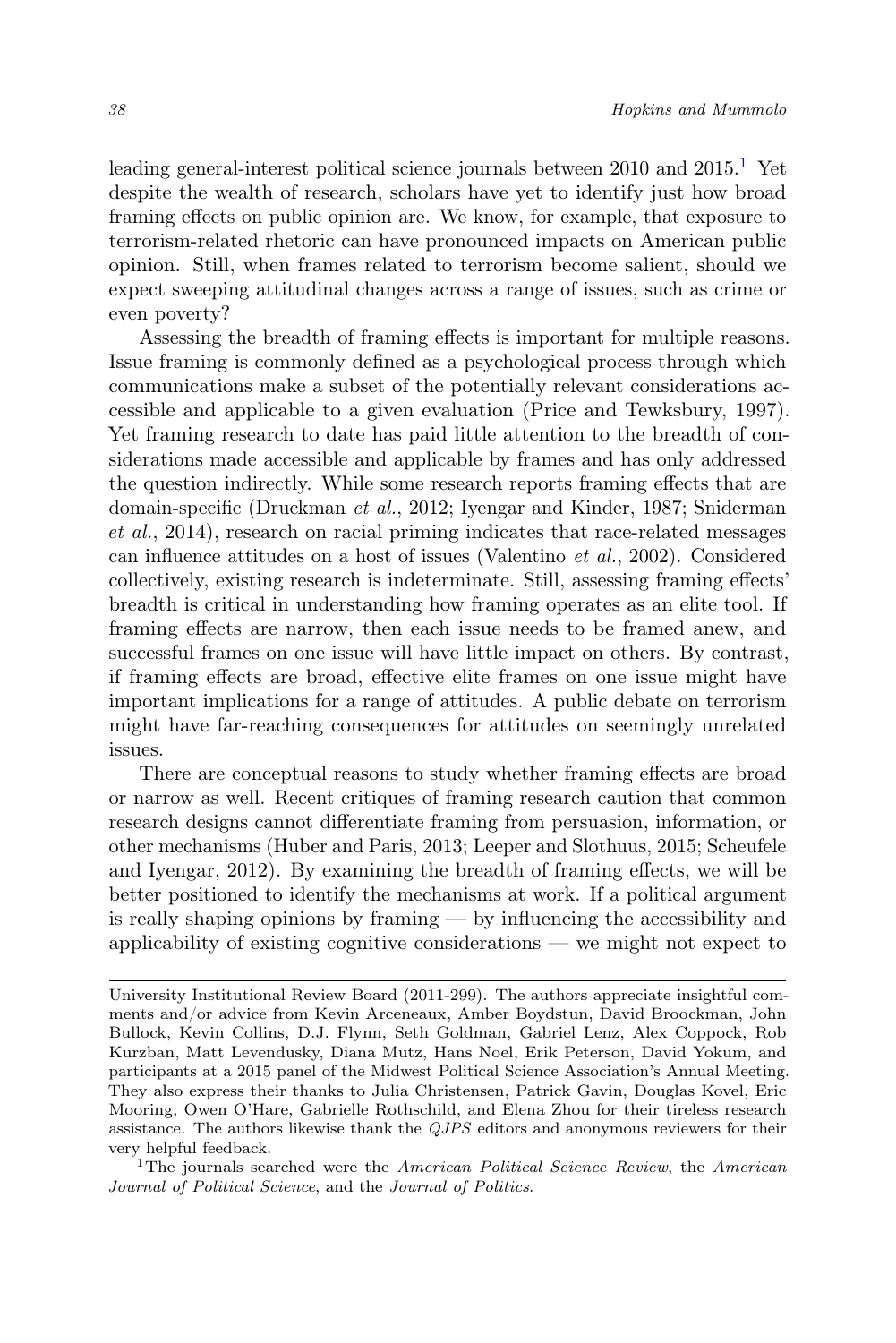see attitude changes on issues that are unrelated. But if political arguments act through other channels, such as by reinforcing partisanship, far-reaching effects make more sense.

Understanding the breadth of framing effects also has the potential to illuminate the structure of political cognition. Framing is typically conceived of as a short-term effect, and so is distinguished from more durable influences on political attitudes such as partisanship or ideology. Still, measuring the breadth of framing effects provides us with a new measure of constraint, or the inter-relationship among various political considerations in people's minds. If we observe that frames invoking distrust of government have especially broad effects, for instance, we might suspect that appeals to distrust tap a network of cognitive considerations that are frequently accessed in tandem — and that distrust serves as an important way in which political considerations are organized in voters' minds.

This paper presents a novel, population-based survey experiment fielded by Time-sharing Experiments in the Social Sciences (TESS) and designed to test the breadth of framing effects. In all, the experiment included more than 3,300 American adults. Its unique design and unusually large sample size enable us to consider the effects of four arguments that vary in the frames they convey as well as the issues they address. The four issues are terrorism, crime, health care, and economic stimulus; they are framed either by emphasizing security or distrust of government action. All of these issues were highly salient nationally during the December 2011 experiment, meaning that related attitudes were likely to be chronically accessible in voters' minds. Accordingly, these four issues present a "most likely" case for spillover effects. Put differently, if spillover effects are not observed on issues that were atop the political agenda during the experiment, it is unlikely that we would find them in less propitious contexts. As outcomes, this paper focuses on preferences about federal spending on each of these issues and on fighting poverty, enabling us to measure effects across frames and across outcomes measured on the same scale. This design allows us to estimate the extent to which the frames differentially influence more proximate attitudes.

Throughout this paper, we conceive of pairs of frames and attitudes as being characterized by varying distance, by which we mean the similarity between the frame's issue content and structure and those of the attitude in question. Empirically, the paper compares the effects of arguments on the same issue as the attitude in question, arguments on a different issue but which invoke compatible frames, and arguments on different issues with unrelated frames. Across the various arguments and issue frames, the results reinforce the claim that framing effects are narrow. Each frame's largest effect is on either spending attitudes on the same issue or else on the proximate, structurally similar issue. Moreover, only on the criminal justice and health care frames do we detect spillover effects even on proximate issues. At the elite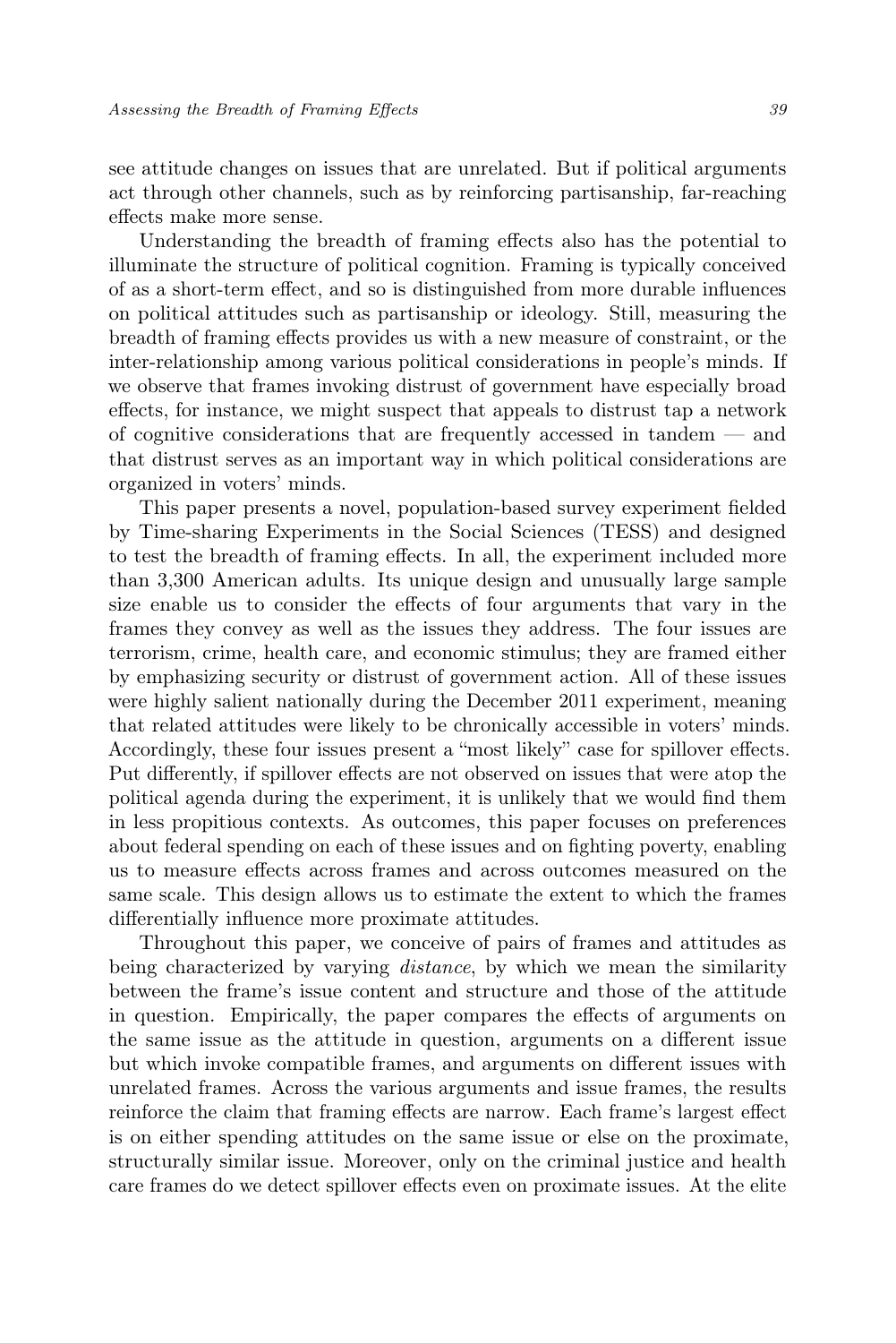level, politics is frequently organized by issue, each with its own constellation of interests. But discrete issues also exist in voters' minds, a finding with implications for the study of ideology as well as framing.

### Prior Research and Hypotheses

Framing has come to be a foundational concept throughout the social sciences (e.g., Chong and Druckman, 2007; Gamson and Modigliani, 1989; Iyengar, 1991; Iyengar and Kinder, 1987). The term's meaning varies across and even within fields (Price and Tewksbury, 1997; Scheufele and Iyengar, 2012), but there are core similarities in its use: generically, framing encompasses a variety of processes in communication and cognition in which the presentation of information leads people to evaluations which emphasize select elements of a complex object. In other words, what the various conceptions of framing have in common is that they conceive of framing as simplifying a multidimensional reality. In one canonical example, a proposed Ku Klux Klan rally garners more support when framed in free speech terms than when framed in terms of public order (Nelson et al., 1997).

With a concept as popular and contested as framing, it is unsurprising that scholars have sought to distinguish among its types. Here, we follow recent research by focusing on "emphasis framing." In their study of attitudes toward the death penalty, Baumgartner et al. (2008) define an emphasis framing effect as "defining an issue along a particular dimension (e.g., fairness and innocence) at the exclusion of alternate dimensions (e.g., morality, constitutionality, or cost)." In this conception, people have a variety of mental considerations that might be relevant to a given issue. Issue frames are communications which increase the cognitive availability of certain considerations, making the issue more likely to be viewed in a specific way (Chong and Druckman, 2007). They are thought to do this by influencing the accessibility of mental considerations as well as by shaping which considerations are applicable or appropriate to a given evaluation. In fact, Price and Tewksbury (1997) go so far as to define framing as a process through which communications influence evaluations by shaping the applicability of different pieces of knowledge.

One way to formalize emphasis framing is with reference to the expectancyvalue model of attitude formation, in which attitude A toward an object is represented as the sum of a series of considerations  $c_i$  and corresponding weights  $w_i$  (Leeper and Slothuus, 2015; Nelson *et al.*, 1997). An overall attitude A is thus given by  $\sum_{\forall i} c_i w_i$ , meaning the sum of each weighted consideration. In a simple example, suppose that people view free speech positively  $(c_1 > 0)$ but also view social disruption negatively  $(c_2 < 0)$ . If those are the only relevant considerations, then the overall attitude depends on the strength of each consideration and its corresponding weight. Framing changes attitudes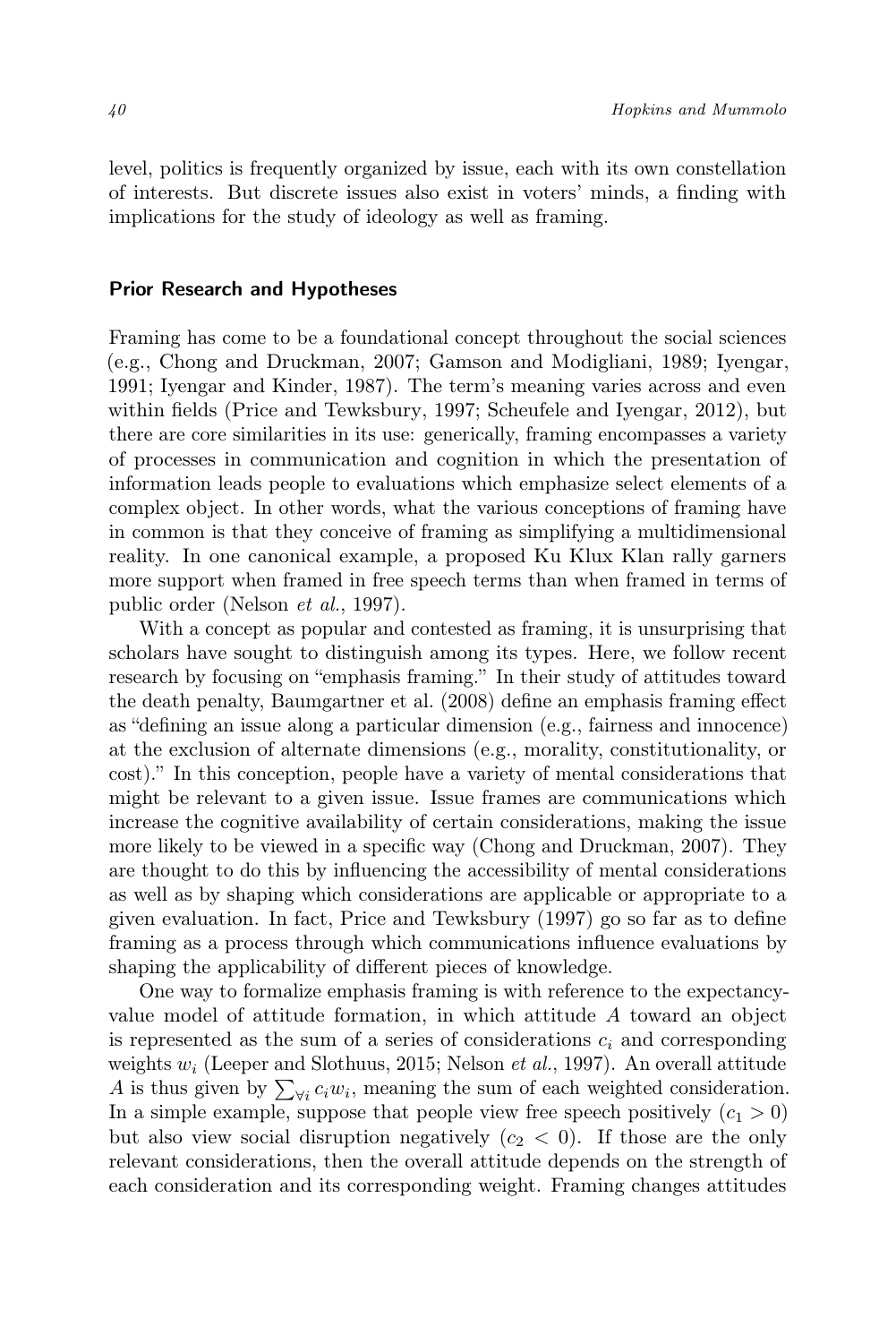by shifting the weights. But the expectancy-value model of attitude formation also puts an outstanding question into sharp relief: just how many weights change in response to a frame?

Notice that emphasis framing is distinctive from persuasion, as it does not change the set of considerations  $c_i$  people have. Instead, it leads them to draw on some considerations more heavily when constructing their evaluation. That said, a single political argument — an act of communication intended to influence others' opinions — can and often does invoke multiple frames. A single political argument can also provide new information at the same time that it shapes attitudes through framing (Leeper and Slothuus, 2015; Lenz, 2013).

#### Are Framing Effects Narrow or Broad?

By these definitions, framing effects seem likely to be narrow, as they only increase the availability of relevant considerations in people's minds. As Chong and Druckman (2011) explain, "even when they incorporate more than one dimension, cognitive limitations and economies of thought may cause most individuals to rely on no more than a few considerations." In the expectancyvalue model, this means that the number of considerations with non-zero weights is likely to be small (Chong and Druckman, 2007). Still, the handful of studies which have examined spillover empirically have found limited evidence of it (Broockman and Kalla, 2016; Druckman et al., 2012; Iyengar, 1991; Sniderman et al., 2014).

Beyond those four studies, we should ask: how broad or narrow is the set of considerations activated by a given frame? As an example, consider again the free speech frame and attitudes toward the proposed KKK rally. A narrow framing effect might mean that the frame only influences a limited set of considerations, perhaps those related to the free speech rights of the KKK. By contrast, a broad framing effect might make many considerations accessible, including those related to other rights, to other types of groups, or to the partisan groups that typically make free speech arguments. In that case, we might expect framing effects on a variety of questions, some only distantly related to free speech or the KKK.

Prior framing studies almost always consider framing effects only on attitudes that are closely related to the subject of the frame. Table [1](#page-13-0) in the Appendix summarizes the dependent variables for 12 prominent framing exper-iments.<sup>[2](#page-4-0)</sup> The studies typically concern themselves exclusively with dependent

<span id="page-4-0"></span><sup>2</sup>These studies were identified by searching for studies which appeared in political science journals, reported a novel framing experiment, cited Iyengar and Kinder (1987), and have garnered over 200 citations (when published before 2010) or over 50 citations (when published after 2009).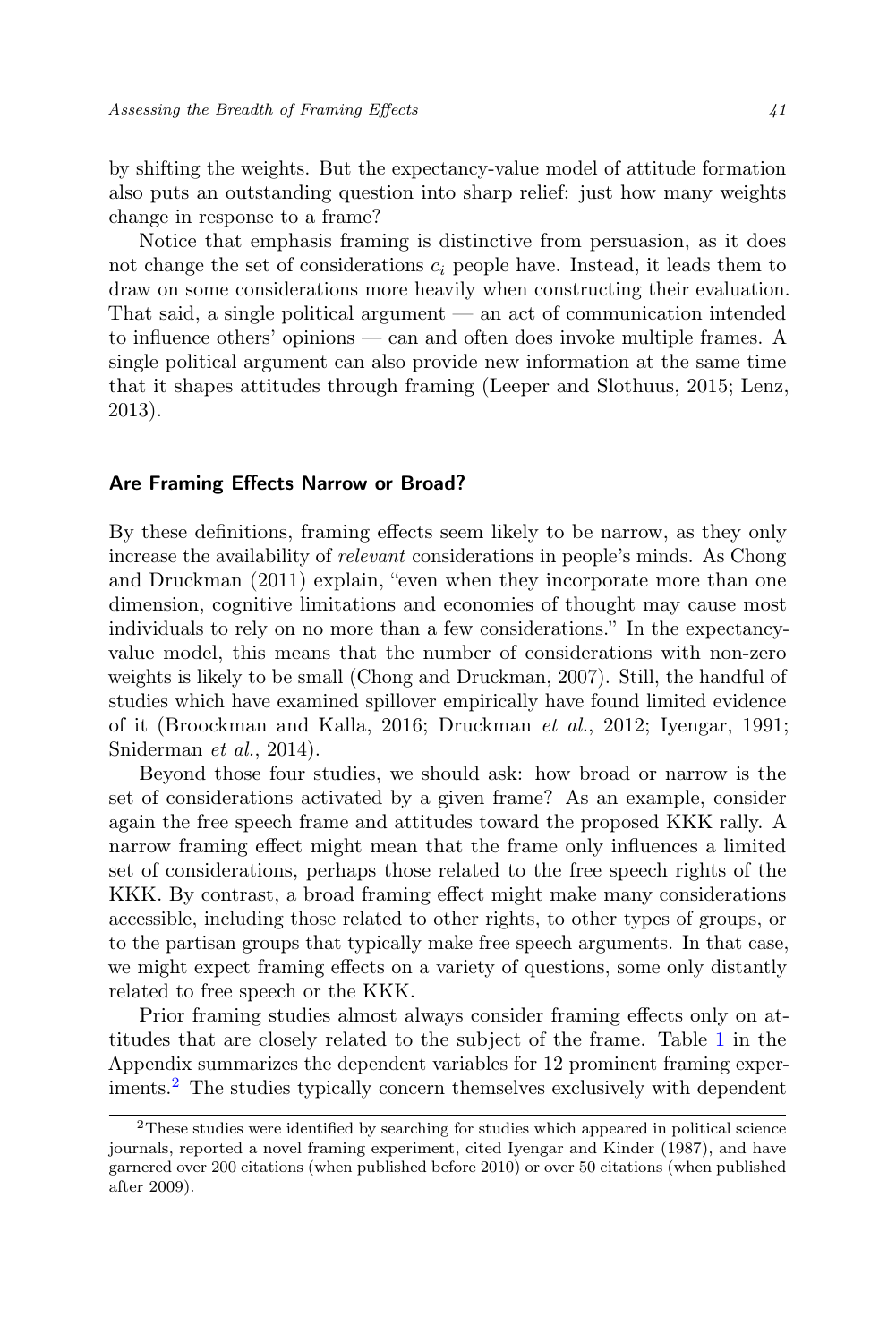variables on the same issue as the frame — and they also tend to emphasize issues that are not salient. Eleven of the twelve studies do not estimate spillover effects. Even the one study which explicitly discusses spillover effects, Druckman and Bolsen (2011), does so to eliminate a potential source of bias rather than to answer a question of interest. In this respect, these studies are representative of framing studies generally. In the very design of their survey instruments, the vast majority of framing studies ignore the possibility that framing effects might be broad.

But research in psychology on spreading activation suggests that spillover may indeed be occurring. For example, Nisbett and Wilson (1977, p. 243) describe an experiment where students memorized words and then named a laundry detergent. Those who were asked to memorize "ocean-moon" were more likely to name "Tide," likely because the words subconsciously activated associations that included both ocean tides and a detergent with the same name. In this view, the subset of considerations activated by a cue hinges on networks of mental associations that extend far beyond the domain of the original cue (Collins and Loftus, 1975). Recent research finds evidence that human cognition is to some extent metaphorical (Thibodeau and Boroditsky, 2011), meaning that external stimuli can activate cognitive schema that can then be applied to other questions.

Empirical evidence indicates that such metaphorical processes can influence political attitudes. For example, Winter (2008) concludes that race and gender provide metaphors that help Americans organize their attitudes on a variety of specific policy issues. In fact, the extensive research on racial priming finds that by activating racial schema, racially charged cues can shape attitudes far removed from the content of the cue (Valentino et al., 2002). Notice that in this conception, framing effects are likely to extend well beyond the proximate domains mentioned in the frames themselves. Issues are no longer the central boundary delineating where framing effects are likely. Thus, prior evidence points in very different directions about the likely breadth of framing effects.

In investigating the breadth of framing effects, it is logical to ask about the attributes — either of frames or of their recipients — that might influence that breadth. Developing hypotheses on that question is beyond the scope of this manuscript.[3](#page-5-0) Nonetheless, research on the role of metaphors in cognition suggests that the breadth of framing effects depends on the structural similarity between the frame and the target situation (Thibodeau and Boroditsky, 2011;

<span id="page-5-0"></span><sup>3</sup>For instance, we might inquire about the relationship between frames' strength and their breadth: do strong frames make a wider range of considerations accessible, and so have more breadth? It is also possible that other aspects of frames make them more susceptible to broad effects, including their metaphorical content (Thibodeau and Boroditsky, 2011), emotional impact (Gadarian, 2010), narrative coherence, cognitive simplicity, emphasis on losses or threats (Boydstun and Glazier, 2013), connection to social groups (Winter, 2008), or resonance with predispositions such as authoritarianism or ethnocentrism.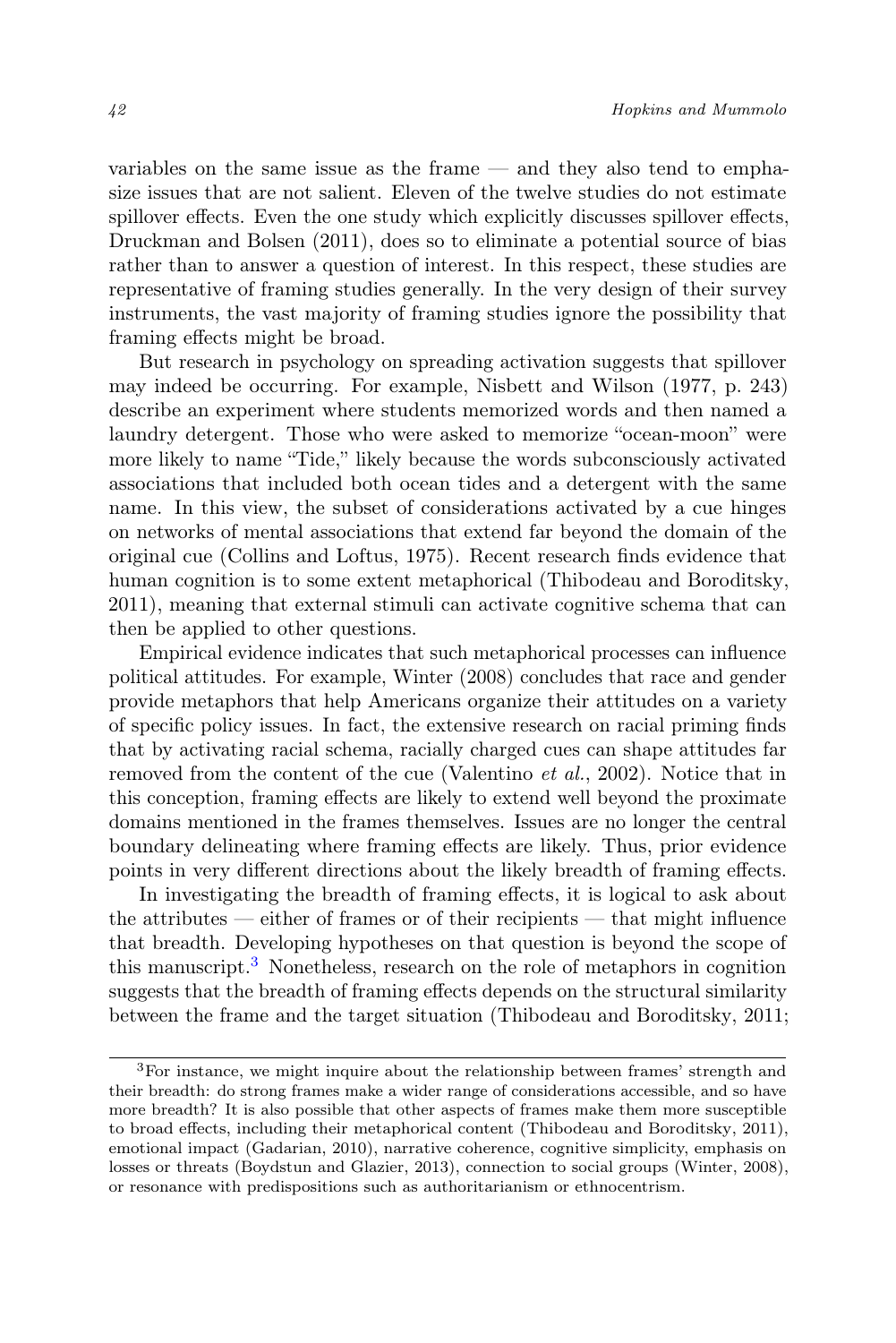Winter, 2008). Here, we define the structural similarity between two political issues as the extent to which the arguments and frames typically invoked in the two domains overlap. By this definition, issues that are discussed using common language and metaphors (say, terrorism and criminal justice) are more closely related than those that are not. Accordingly, one possibility is that frames' breadth will depend on whether their structure is applicable to other policy questions as well as the issues on which they are invoked. A frame that focuses on specific factors about the KKK might be less broadly applicable than a frame that makes general, rights-based claims that apply to various situations.

### Research Design and Methods

The overwhelming majority of framing experiments are designed in similar ways: they present respondents with randomly varied frames and assess how those frames influence attitudes on the same issue as the frame. But in this case, we want to compare the effects of multiple frames on multiple outcomes and doing so places very specific requirements on our research design. First, we need respondents to be randomly assigned to arguments that vary in their issue content and frames. Beyond that, we need to ask about various political attitudes in a way that allows for the detection of spillovers. To meet these criteria, we conducted an online experiment in December 2011 through GfK's Knowledge Panel as part of TESS.<sup>[4](#page-6-0)</sup> Our goal is to compare the treatment effects of various frames, so we included 3,318 respondents, a sample size substantially larger than in most framing experiments.<sup>[5](#page-6-1)</sup>

Many recent framing experiments have been conducted on issues that are low in salience. But high-salience issues are more likely to be chronically accessible, and perhaps to facilitate framing effects which span multiple issues. Arguably, they represent especially credible tests of framing effects, as citizens are more likely to have encountered these arguments previously. We thus developed four political arguments with discernible frames on salient political issues: crime, terrorism, economic policy, and health care policy. Although the four arguments are distinctive, two convey similar frames about security while the remaining two convey frames about distrust in government. For simplicity's sake, all four arguments were written to be typical of conservative political figures and were attributed to an unnamed U.S. Senator. The experimental

<span id="page-6-0"></span><sup>4</sup>GfK's Knowledge Panel is recruited from the population of English-speaking U.S. adults through random-digit dialing and address-based sampling, allowing our sample to include a wider range of respondents than are available through other recruitment techniques (Mutz, 2011).

<span id="page-6-1"></span><sup>5</sup>Of the panelists, 5,281 were invited to complete the survey, yielding a completion rate of 63%.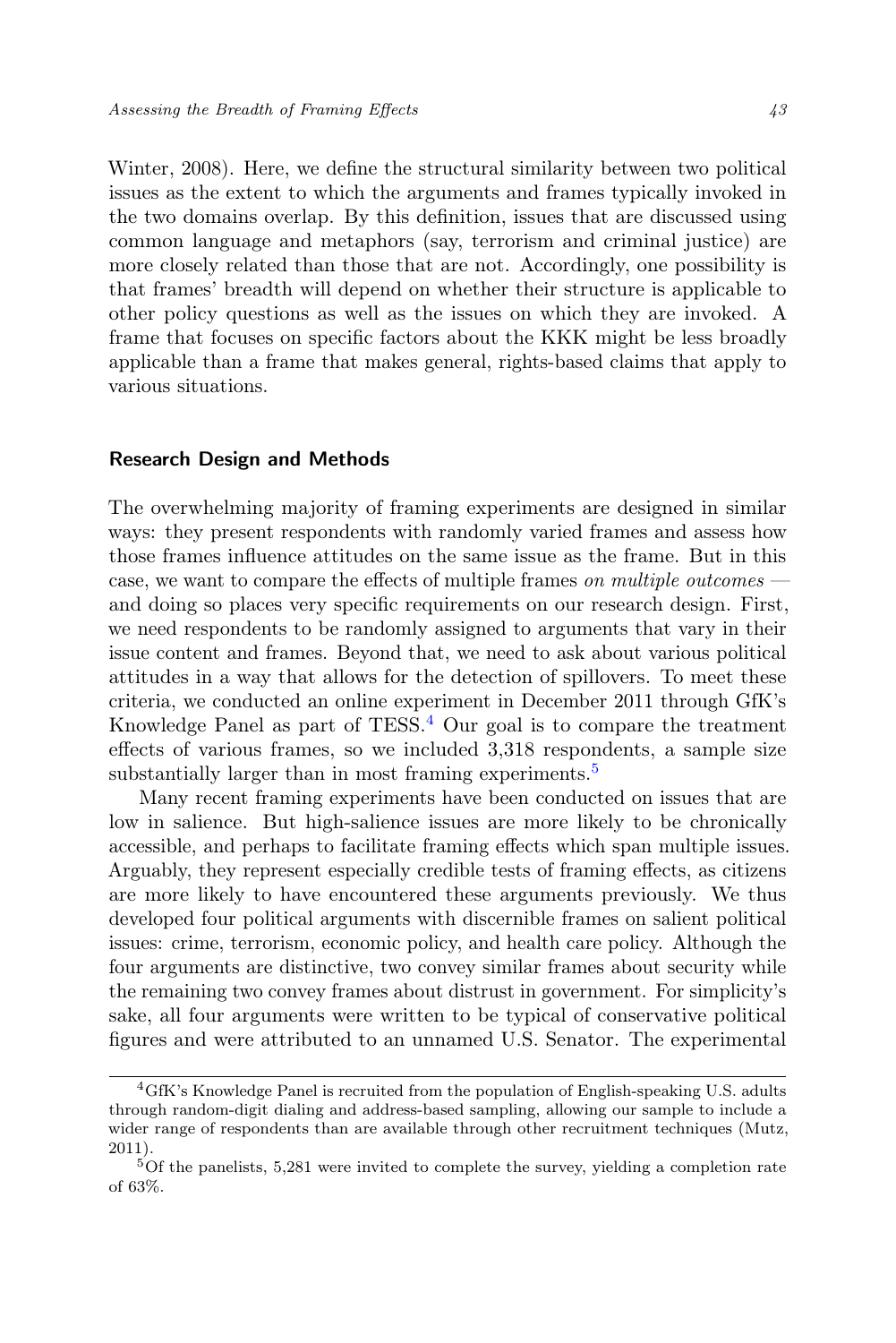design required most respondents to read two arguments, so the arguments were written so as to be broadly comparable without being alarmingly similar.

Our crime and terrorism arguments are both compatible with a single, generic frame about preventative action in the face of violence. For instance, the terrorism argument reads: "The September 11th attacks and the news that al-Qaeda was planning new attacks on U.S. soil show how vulnerable America still is to terrorists. Innocent people can be killed while traveling to visit family or going to work. Across the country, we have to do everything we can to reduce the threat of terrorism. We have to stop terrorists before they act. This means conducting more frequent searches of suspicious people boarding planes, trains, subways, and buses." The argument was constructed to be familiar, meaning that its primary effect should be to change how people use pre-existing considerations rather than to provide novel considerations. To be sure, identifying the precise boundaries of a given frame is an uncertain enterprise, as what may be a single frame to one observer (e.g., security in the face of threat) might be two or more to another (e.g., the value of pre-emptive action, the randomness of threat, the danger of transportation, etc.). Still, one core frame embedded in this argument highlights the importance of sacrificing some measure of individual liberty in the name of collective security. Our argument about criminal justice invoked a structurally similar frame even while it pointed to different facts and policy solutions, and is provided in the Appendix. These two issues have other important similarities that may increase spillover, including that both address physical threats and can tap ethno-racial distinctions between groups.

The other issue pairing is economics and health care, with the full text of those arguments provided in the Appendix as well. Although on distinctive issues, these two arguments convey similar distrustful frames about the federal government's inability to effectively intervene in complex domains. Like the terrorism–criminal justice pairing, they were written to have a common structure, as both lay out the complexity of the problem before arguing that the federal government is incapable of effectively providing a solution. Each closes with a rhetorical question designed to tap Americans' deep distrust of the government's capacity to act effectively. All four arguments were written to be approximately the same length and reading level, and to be read in any combination.

### Outcomes and Experimental Design

Here, we are interested not only in the effects of each argument on directly related dependent variables, but also on dependent variables on separate but proximate issues (e.g., anti-crime attitudes after the terrorism argument) and on dependent variables that are quite distant from the frame's domain (e.g.,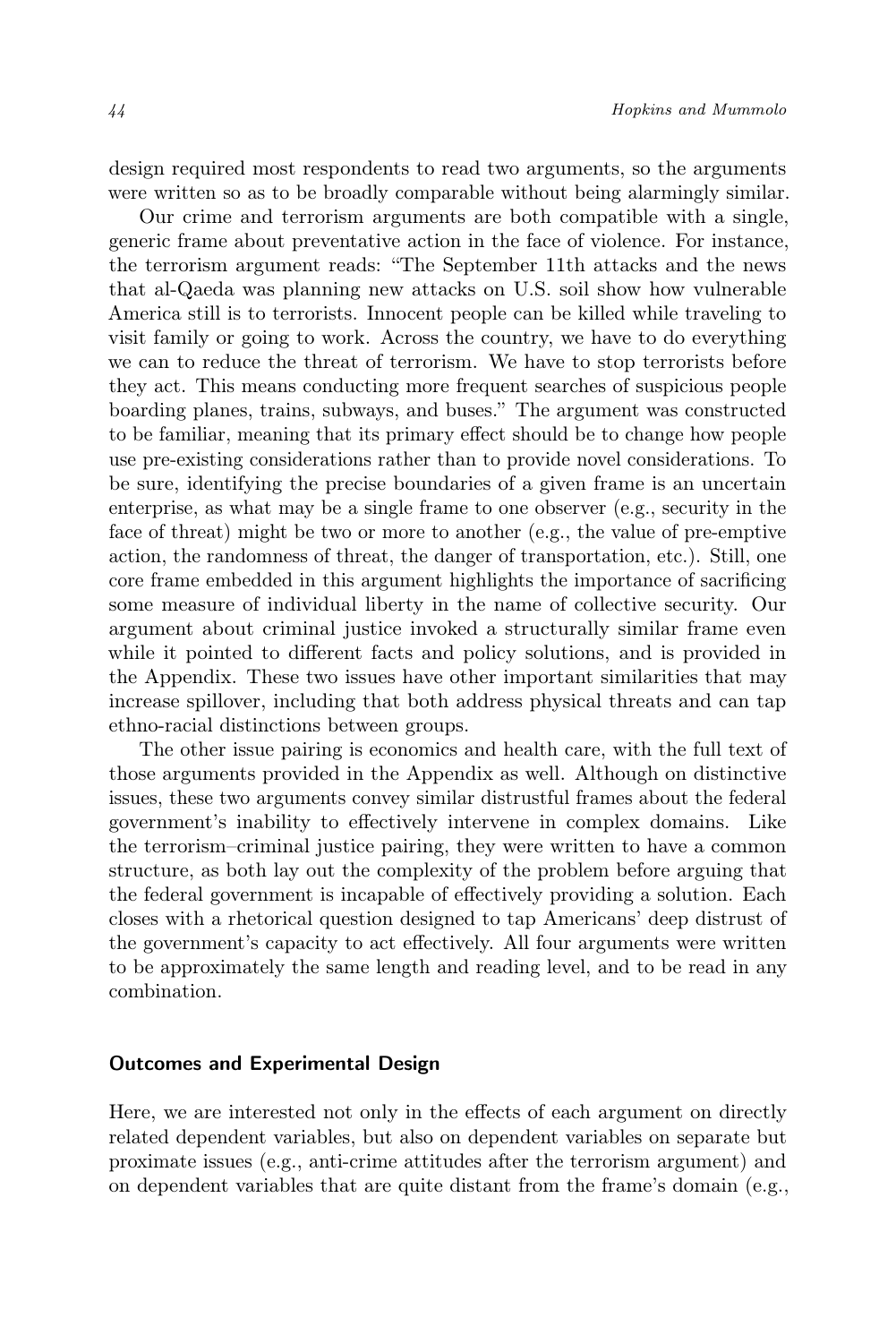health spending attitudes after the terrorism argument). This assessment requires a research design with several unique attributes. First, to compare the impact of arguments and frames across issues, it is critical to ask questions across policy domains that have comparable structure and response categories. We thus asked variants of the government spending questions in the 2008 National Election Study.[6](#page-8-0) Four of the included issues are obvious: preferred spending levels on terrorism, crime, economic stimulus, and health care. We also asked about anti-poverty spending, an issue that is thought to be central to Americans' partisanship and political beliefs. We rescale the spending items to vary from 0 to 100 and summarize them in Appendix Table 2. The directional predictions depend on the argument in question, so each variable is coded in the direction of the frame.[7](#page-8-1) For instance, 100 indicates people who want anti-crime spending to increase a great deal and health care spending to decrease a great deal.<sup>[8](#page-8-2)</sup>

Figure [1](#page-9-0) illustrates the experimental design. All respondents were asked for their attitudes on the five spending questions in a randomized order. Separately, we randomly assigned 25% of respondents to a control group which saw no arguments and simply reported their attitudes on the five spending items. The remaining 75% of respondents were randomly assigned to read one of the four arguments and then were asked an open-ended question, "do you think the Senator is making a convincing argument?" This question enables us to assess the strength of each argument while also encouraging respondents to evaluate the argument and develop stronger attitudes in response (see also Druckman and Leeper, 2012). Respondents then evaluated two of the five spending items before being exposed to a second randomly assigned argument, answering a second question about how convincing the latest argument was, and then evaluating the remaining three spending items.

For all estimated treatment effects, the control group is the same: the roughly 25% of respondents who were exposed to no arguments and answered

<span id="page-8-0"></span> $6$ Specifically, the questions asked: "Should federal spending ... be increased, decreased, or kept the same?", with the missing section filled in by "dealing with crime," "on the war on terrorism," "on aid to the poor," "on health care," and "to stimulate the economy." The seven response options include "increased a great deal," "increased a moderate amount," "increased a little," "kept about the same," "decreased a little," "decreased a moderate amount," and "decreased a lot."

<span id="page-8-1"></span><sup>7</sup>We did not present an argument that dealt directly with anti-poverty spending, but because all arguments espoused a conservative point of view, anti-poverty responses were coded so that a score of 7 indicated a preference to decrease spending "a lot."

<span id="page-8-2"></span><sup>8</sup>On balance, our control group shows the highest levels of support for increased anticrime spending (mean  $= 56$ ), with lower levels of support for increased anti-terror spending (44), decreased anti-poverty spending (44), decreased health care spending (42), or decreased stimulus spending (48). The standard deviations are lower for anti-crime and anti-terror spending (at 21 and 24, respectively), and higher for the more politicized issues of health care (29) and stimulus spending (33).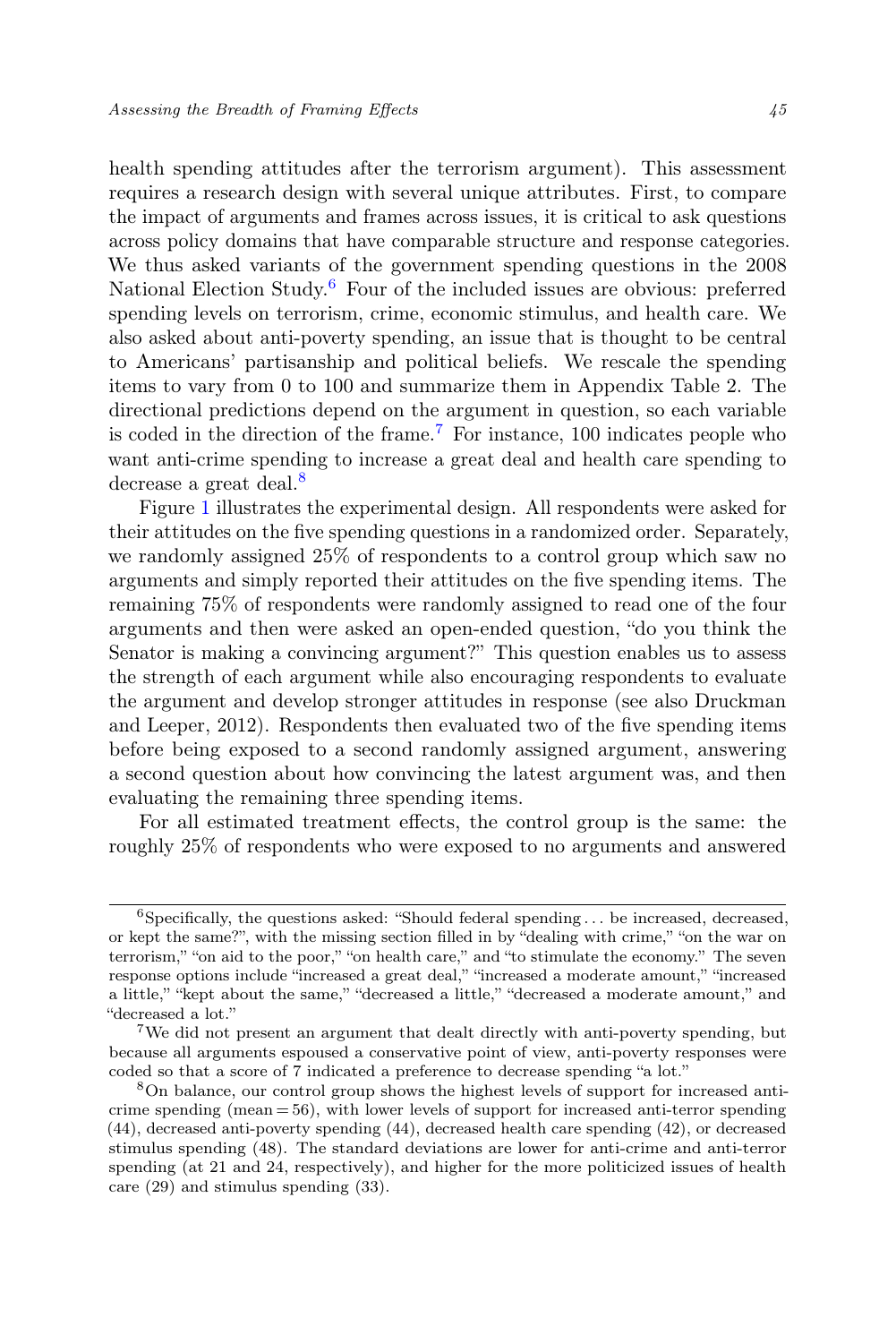<span id="page-9-0"></span>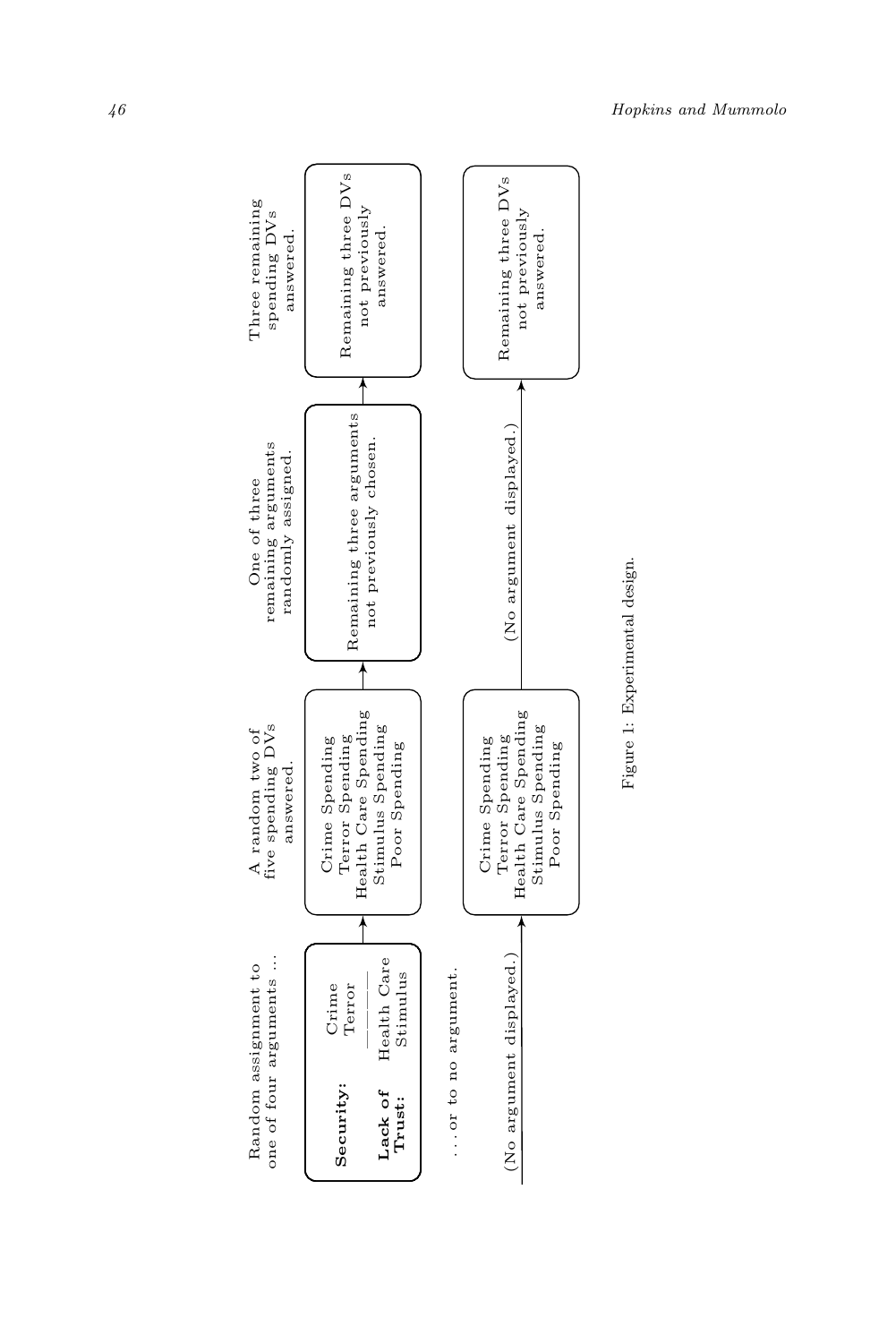the five spending items in a randomized order.<sup>[9](#page-10-0)</sup> The treatment groups vary by the specific argument–attitude pairing. For any given attitude and argument, we consider the treatment group to include all respondents who reported the relevant attitude after exposure to the argument in question.<sup>[10](#page-10-1)</sup> On average, 614 respondents were asked the relevant spending question after exposure to an argument in the first position, and another 369 respondents were asked the relevant spending question after exposure to an argument in the second position. That yields an average treated population for a given argument–spending item pairing of 983 respondents.

### Results

Are framing effects limited to the specific issue mentioned in the argument, or can they spill over to structurally similar issues given an applicable frame? To answer that question, this section presents the effects of the frames on each spending attitude. The arguments vary slightly in their strength, so Appendix Table 3 presents the percentage of respondents who find each frame convincing as well as each frame's impact on same-issue spending attitudes.<sup>[11](#page-10-2)</sup>

For any given frame–attitude pairing, the treatment group consists of any respondent who saw the frame in question before providing the attitude in question, while the control group consists of the roughly 25% of respondents who read no frames. Accordingly, for each pairing of a frame and an attitude, the treatment group will consist of a different subset of the 75% of respondents who were exposed to frames. One way to estimate the 20 treatment effects of interest — for each of the four frames and five spending attitudes — would be to identify the treated respondents in each case and then use a straightforward estimation technique such as separate linear regressions. Instead, we estimate highly similar quantities of interest simultaneously from a single OLS model. To do so, we first stack our data set such that the unit of observation is the respondent–attitude–position triplet, which accounts for the fact that 75% of respondents were exposed to frames in one of the two positions in the questionnaire. To help readers understand our data set, the Appendix provides an image of the first 20 rows of data used in our models. Although we stack

<span id="page-10-0"></span><sup>&</sup>lt;sup>9</sup>This definition of the control group is the cleanest, as it avoids including respondents exposed to other arguments.

<span id="page-10-1"></span> $10$ Suppose, for example, that we are interested in the effects of the health care argument. If a respondent was exposed to the health care argument first, we consider her responses to any of the five dependent variables as treated. However, if a respondent was exposed to the health care argument second, we only include her as treated if she answered the relevant dependent variable after exposure to the argument.

<span id="page-10-2"></span><sup>&</sup>lt;sup>11</sup>While the distinction between the overall political arguments and the frames they convey is an important one, our empirical discussion refers to the treatments at times as arguments and at times as frames.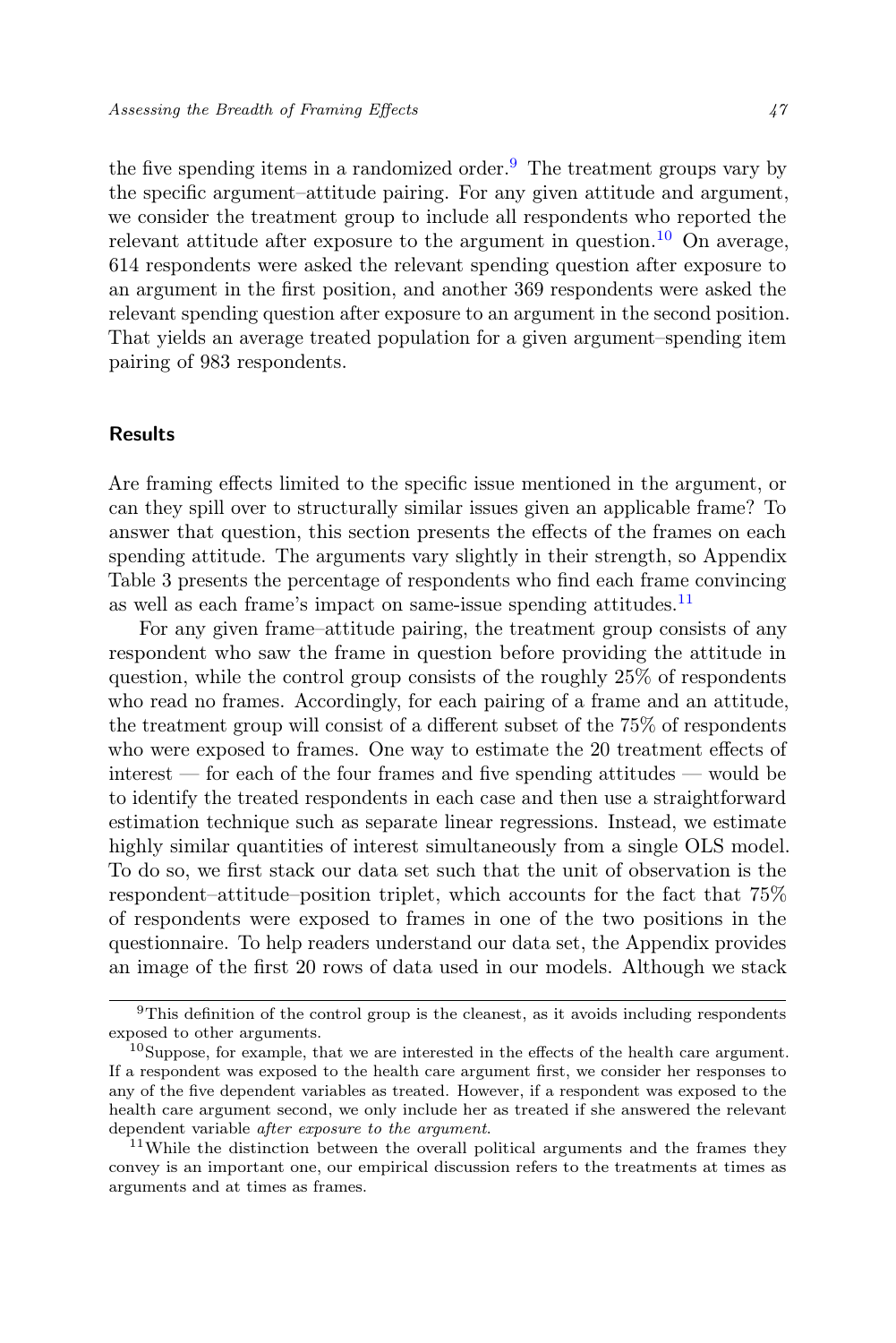the data to facilitate estimation in a single model, every estimated treatment effect involves exclusively cross-individual comparisons.

Specifically, we estimate the effects of each frame on each outcome simultaneously using a linear model with multiplicative interactions and respondentclustered standard errors:

$$
score = \alpha + \sum_{j=1}^{4} \Psi_j Frame_j + \sum_{k=1}^{4} \Omega_k Attitude_k
$$

$$
+ \sum_{j=1}^{4} \sum_{k=1}^{4} \Phi_{j,k} Frame_j Attitude_k + \mathbf{Z}\gamma + \epsilon.
$$

Here, score is a column vector containing the responses to whichever spending outcome was asked for a given observation,  $\alpha$  is an intercept, Frame, is an indicator denoting which frame is serving as the treatment for a given observation (with those who saw no frame as the reference category),  $Attitude_k$ is an indicator denoting which of the  $k$  spending outcomes was asked (with one outcome omitted as a reference category), Z is a matrix of indicators denoting levels of party ID for each respondent,  $\epsilon$  is a respondent-clustered error term, and  $\Psi, \Omega, \Phi$ , and  $\gamma$  are vectors of coefficients to be estimated. The Frame and Attitude vectors serve to isolate the observations with the frame and attitude of interest. Given this model, the effect of frame  $j$  on the omitted spending outcome relative to the control condition is  $\Psi_i$ . The effect of the same frame on some other outcome,  $Attitude_k$ , is  $\Psi_j + \Phi_{j,k}$ , while the difference between the two effects is  $\Phi_{i,k}$ . In other words,  $\Phi_{i,k}$  is the differential effect of frame j on outcome k relative to its effect on the baseline outcome.<sup>[12](#page-11-0)</sup>

Our initial estimand is the effect of each frame on each of the issue-specific spending attitudes. We present the coefficients from the OLS model in Table [1](#page-13-0) and illustrate the treatment effects of interest in Figure [2,](#page-12-0) with the mean magnitude of each effect presented using a gray bar. The thicker vertical black lines illustrate one standard error above and below the point estimate, while the thin black lines present 95% confidence intervals. Under each gray bar, we provide the two-sided p-value associated with the null hypothesis that reading the argument had no effect on attitudes as well as the respondent-clustered standard error. Due to the recoding of the dependent variables to vary from

<span id="page-11-0"></span><sup>&</sup>lt;sup>12</sup>The research design and estimation strategy outlined before the experiment's implementation aimed to maximize statistical power, and so included as treated all respondents who were exposed to an argument and then answered the relevant spending question, even if there was a second, intervening frame read between treatment and response. As a robustness check, we re-analyzed the data including as treated only those respondents who answered the relevant spending question before exposure to a second frame. The results, presented in Figure [2](#page-12-0) in the Appendix, are quite similar. So, too, are the results when we restrict all respondents — treatment and control — to have been asked the relevant dependent variable prior to the second frame, as Appendix Figure 3 shows.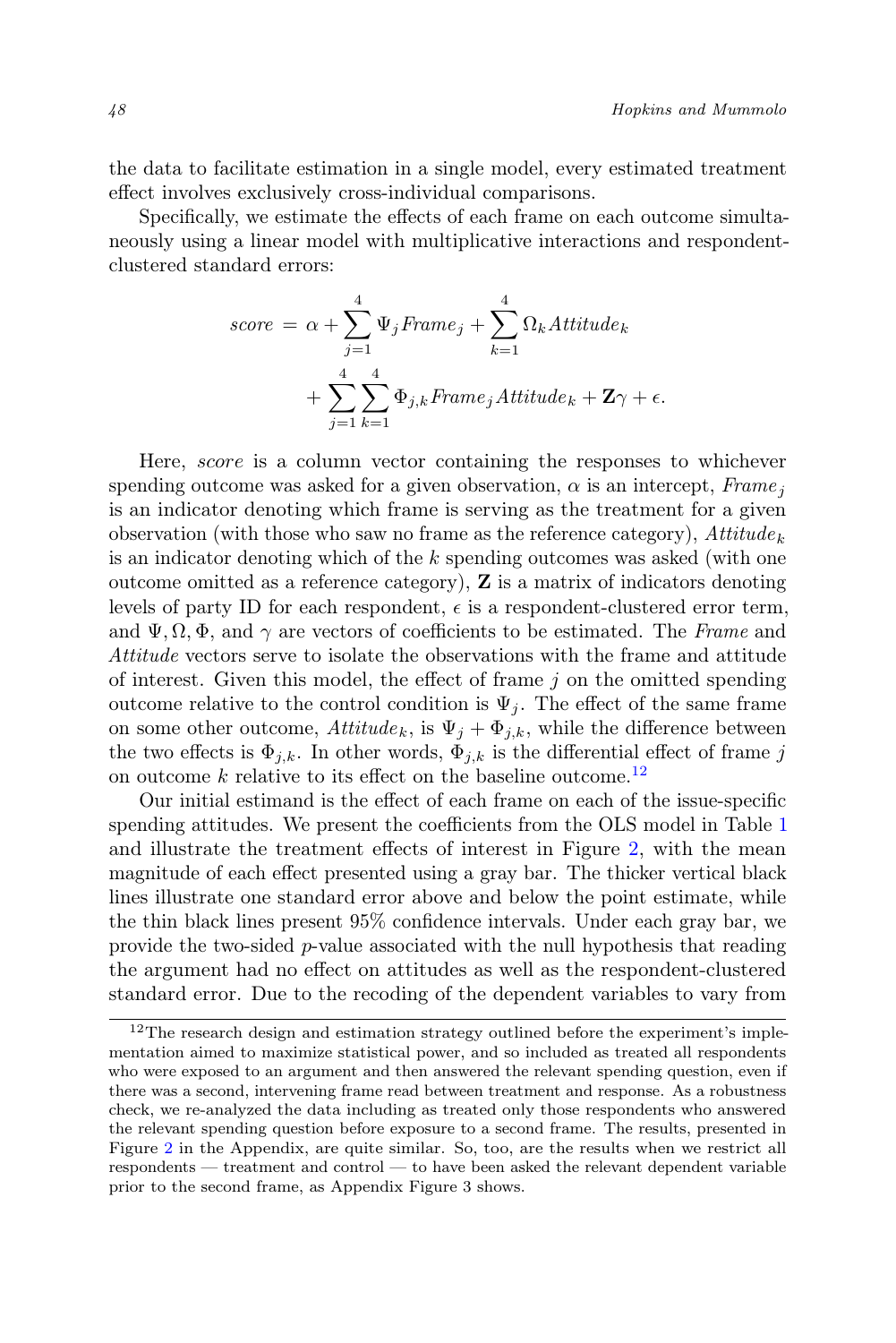<span id="page-12-0"></span>

Figure 2: Effects of four arguments on spending preferences.

This figure illustrates the effect of each frame/argument on each of the five spending areas as compared to an 861-person control group that was not exposed to any arguments. The treatment groups vary slightly in size, but averages 983 respondents. The gray bars indicate mean effects on spending scales ranging from 0 to 100, while the vertical lines indicate 95% confidence intervals. Under each bar, we report the corresponding two-sided p-values and standard errors. The experiment was conducted using the GfK Knowledge Panel in December 2011.

0 to 100, the treatment effects can be interpreted as percentage-point shifts. To allow for an initial assessment of how the effects vary as the fit between the argument and the attitude changes, we arrange the results such that the pairings with the closest fit are found on the left side of each panel.

Figure [2](#page-12-0) depicts the effects of the four frames on each of the five spending attitudes. In general, a staircase pattern descending from left to right is indicative of framing effects which decline as the target attitudes become more distant. The results generally conform to that pattern, and so provide clear evidence that frames are typically more influential on closely related spending attitudes. For instance, the top-left panel shows that the antiterrorism argument has a sizable effect of 3.99 percentage points on anti-terror spending  $(p < 0.01)$ , an effect which is 16% of the dependent variable's standard deviation. However, the anti-terrorism argument has no especially strong effects on other spending attitudes.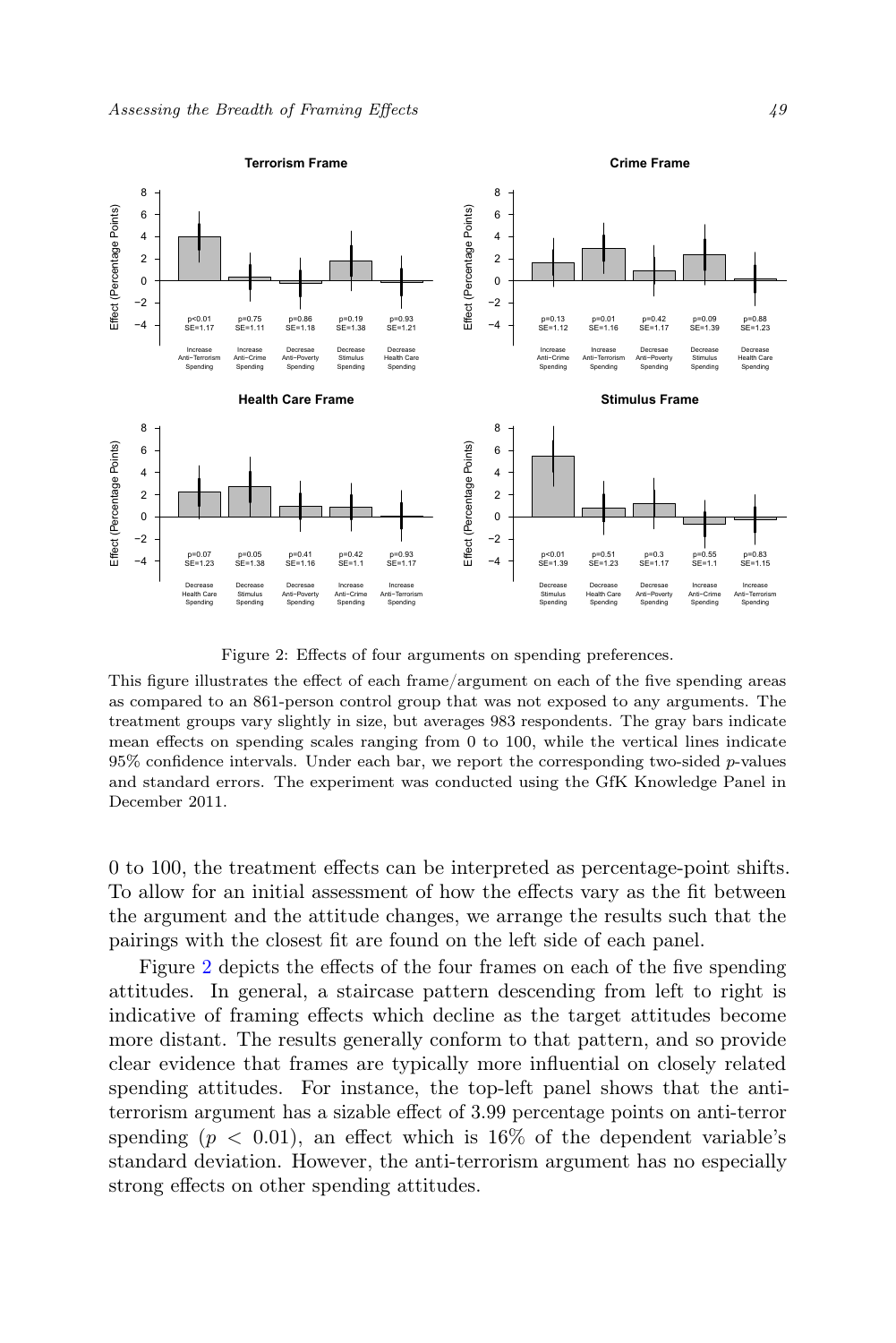|                                                      | Coefficient (SE) |
|------------------------------------------------------|------------------|
| Intercept                                            | 50.46(1.95)      |
| Ψ                                                    |                  |
| Crime Frame                                          | 1.68(1.12)       |
| Health Frame                                         | 0.88(1.10)       |
| Stimulus Frame                                       | $-0.66(1.10)$    |
| Terrorism Frame                                      | 0.36(1.11)       |
| $\Omega$                                             |                  |
| $\text{Outcome} = \text{Anti-terror}$ Spending       | $-12.48(0.88)$   |
| $Outer = Anti-Poverty$ Spending                      | $-11.82(1.30)$   |
| $Outcome = Health Care Spending$                     | $-14.23(1.40)$   |
| $\text{Outcome} = \text{Stimulus}$ Spending Spending | $-7.91(1.45)$    |
| Ф                                                    |                  |
| Crime Frame, Terror Spending                         | 1.29(1.27)       |
| Health Frame, Terror Spending                        | $-0.78(1.26)$    |
| Stimulus Frame, Terror Spending                      | 0.42(1.25)       |
| Terrorism Frame, Terror Spending                     | 3.63(1.25)       |
| Crime Frame, Anti-poverty Spending                   | $-0.74(1.81)$    |
| Health Frame, Anti-poverty Spending                  | 0.08(1.80)       |
| Stimulus Frame, Anti-poverty Spending                | 1.87(1.81)       |
| Terrorism Frame, Anti-poverty Spending               | $-0.57(1.84)$    |
| Crime Frame, Health Care Spending                    | $-1.49(1.91)$    |
| Health Frame, Health Care Spending                   | 1.34(1.89)       |
| Stimulus Frame, Health Care Spending                 | 1.47(1.91)       |
| Terrorism Frame, Health Care Spending                | $-0.46(1.89)$    |
| Crime Frame, Stimulus Spending                       | 0.71(2.01)       |
| Health Frame, Stimulus Spending                      | 1.83(1.97)       |
| Stimulus Frame, Stimulus Spending                    | 6.15(1.99)       |
| Terrorism Frame, Stimulus Spending                   | 1.46(1.99)       |
| $\gamma$                                             |                  |
| Strong Republican                                    | 18.30(1.93)      |
| Weak Republican                                      | 11.23(1.98)      |
| Lean Republican                                      | 12.77(1.92)      |
| Lean Democratic                                      | $-0.48(1.91)$    |
| Weak Democrat                                        | 0.70(1.92)       |
| <b>Strong Democrat</b>                               | $-5.33(1.91)$    |

<span id="page-13-0"></span>Table 1: This table presents the results of an OLS model with respondent-clustered standard errors fit to the full data set of 23,601 respondent–outcome pairings. The dependent variable is spending attitudes, and the baseline category is anti-crime spending attitudes.

When assessing the results, it is important to remember that some spending areas are generally more responsive to arguments than others. For example, anti-crime attitudes are relatively stable, and show the smallest effect of the same-issue frame of any outcome (see Appendix Table 3). Given that,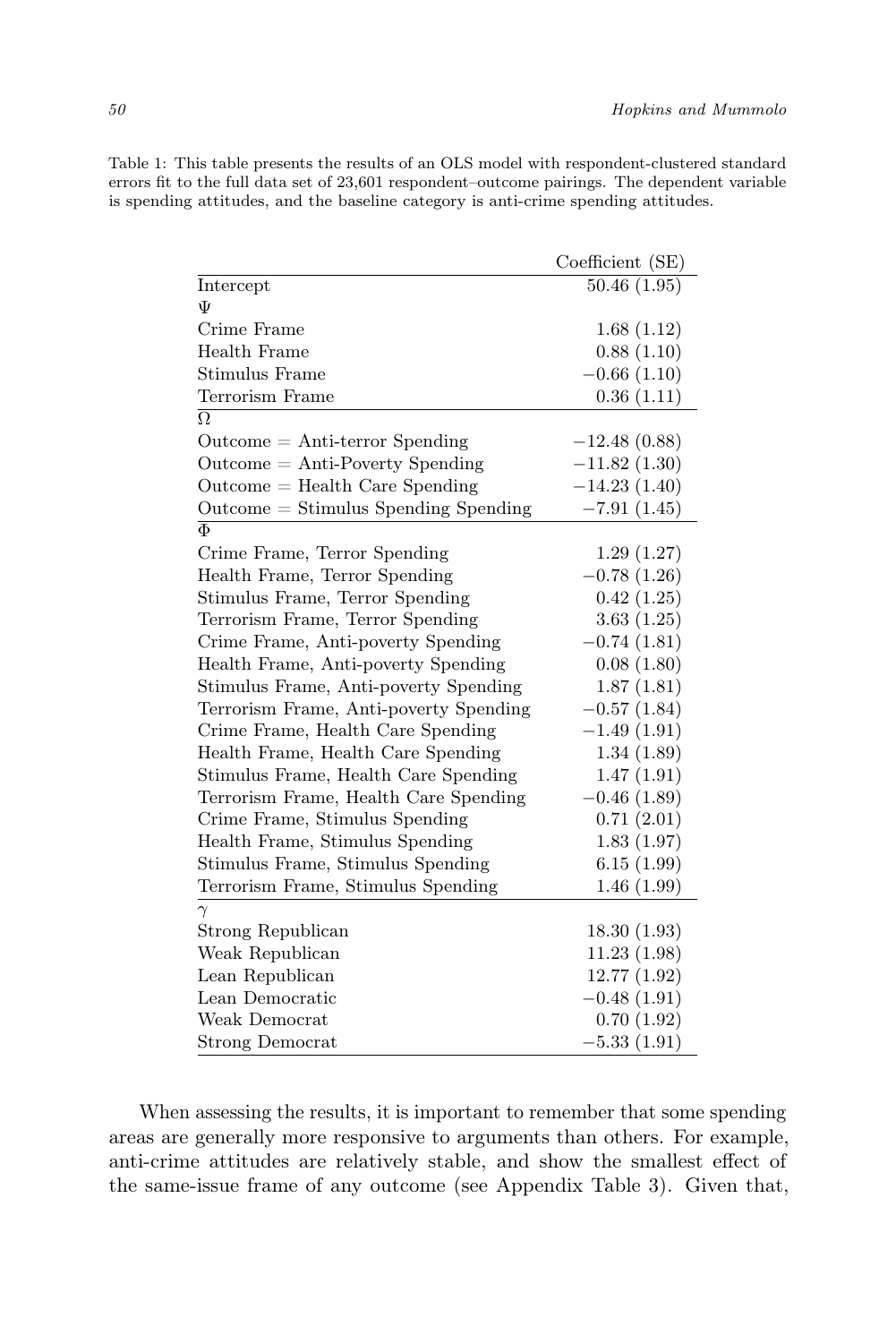it is not surprising that the crime frame's largest effect is actually on antiterrorism attitudes (2.97,  $p = 0.01$ ), which are more malleable and address a structurally similar issue. Even so, the effect on anti-crime attitudes is roughly similar in magnitude (1.68,  $p = 0.13$ ) and statistically indistinguishable from zero. The crime frame does appear to have spillover effects on anti-terrorism attitudes, and possibly on attitudes toward stimulus spending as well (2.39,  $p = 0.09$ .<sup>[13](#page-14-0)</sup> Notice, however, that the crime frame has little impact on anti-poverty attitudes or health care attitudes.

Similarly, health care attitudes are heavily politicized, and attitudes on health care spending are accordingly less treatment responsive. Still, we find that the health care frame has similar effects on health care spending attitudes (2.22,  $p = 0.07$ ) and stimulus spending attitudes (2.71,  $p = 0.05$ ), with markedly smaller effects on the other three spending attitudes in question. This pattern makes sense, as health care was framed using language that could easily be applied to the issue of stimulating the economy. And for the anti-stimulus frame, the results are unambiguous: the stimulus-related frame has a far stronger impact on stimulus-related attitudes (5.5,  $p < 0.01$ ) than on any other spending attitudes. In fact, this frame–attitude pairing produces the largest treatment effect of any we observe. $^{14}$  $^{14}$  $^{14}$ 

Overall, these results consistently indicate that spillover is not broad. In two cases, the frame's strongest effect was on the attitude in the same domain; in the other two cases, it was on the structurally similar issue. What's more, Appendix Figure 1 presents the same results grouped by attitude and demonstrates that every attitude is most strongly influenced by the same-issue frame. These results also suggest that these findings are indeed framing effects, and not partisan priming. If hearing an argument associated with a party primes partisanship, we should expect it to influence a wide range of salient, partisan issues such as health care or stimulus spending. As in Boudreau and MacKenzie (2014), citizens respond to the specific content of the arguments and not simply to any party-related cues.

<span id="page-14-0"></span><sup>13</sup>Attitudes about stimulus spending appear responsive to a broad set of arguments, perhaps because stimulus spending attitudes are relatively closely integrated with partisanship: of the five spending categories, its correlation with a seven-category measure of partisanship is the highest (polychoric correlation  $= -0.46$ ).

<span id="page-14-1"></span><sup>14</sup>As the figure illustrates, none of the arguments have a meaningful effect on anti-poverty attitudes, with even the largest effect (stimulus spending) inducing only a 1.2 percentagepoint change  $(p = 0.3)$ . Like issues of criminal justice and terrorism, poverty has been a racially charged issue in the U.S. since at least the 1960s, so the small effects identified here suggest that the terrorism and criminal justice arguments are not priming race-related considerations to such a substantial degree as to generate spillover effects.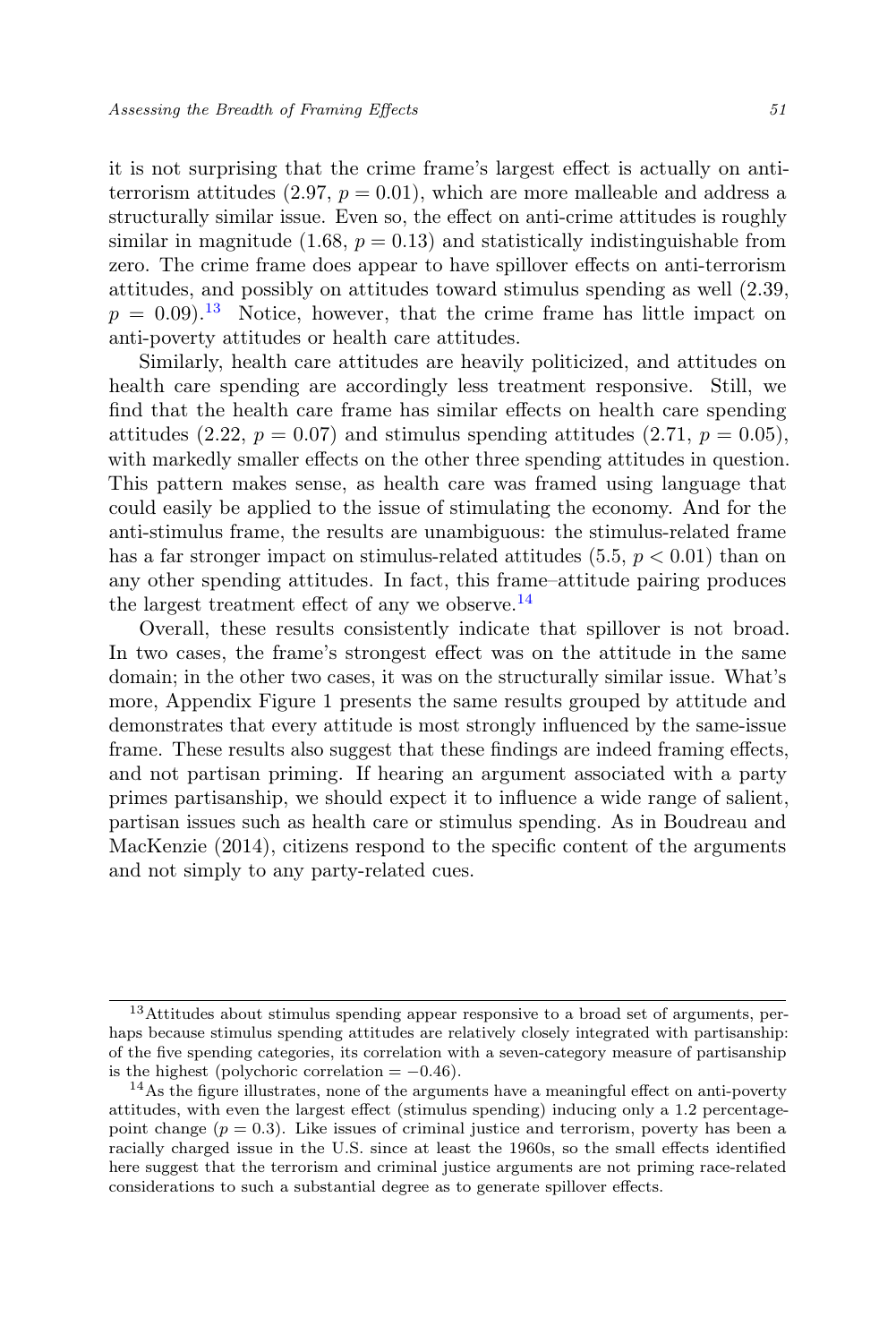#### Measuring Spillover via Differences-in-Differences

Estimating the effect of each argument on each attitude is a stopover in pursuit of our central goal: estimating whether these treatment effects are stronger when there is a close fit between the argument and the attitude. We are interested, for example, in whether the terrorism-related argument has a larger effect on anti-terrorism spending attitudes than on more distant issues such as crime and health care. Figure [3](#page-16-0) formally tests these possibilities by presenting difference-in-difference estimates of the effects of each argument on the spending attitude of interest when compared to a baseline spending attitude.

Specifically, we begin with the estimated treatment effects of each argument on each spending area from Table [1](#page-13-0) and Figure [2.](#page-12-0) We use each frame's effect on same-issue attitudes as our baseline. We then estimate the effect of the frame on the other issues, and subtract the within-issue effect to calculate each frame's differential effect. Put differently, we use a difference-indifference estimator to identify whether frames have consistently larger effects on proximate issues.[15](#page-15-0) Formally, in each panel of Figure [3,](#page-16-0) each bar denotes an estimate of  $(E[Y_d | frame_j] - E[Y_d | control]) - (E[Y_s | frame_j] - E[Y_s | control]),$ where  $Y$  denotes a vector of responses to a spending question. The subscripts s and  $d$  — for "same" and "different" — denote spending items which do or do not match the frame.<sup>[16](#page-15-1)</sup>

Repeatedly in Figure [3,](#page-16-0) we see negative differential treatment effects indicating that framing effects are strongest when the frame's issue content matches the attitude in question. In each panel, the gray bar illustrates the average difference-in-difference estimate, while thick vertical lines depict standard errors and thin lines depict 95% confidence intervals. Beneath each bar, we provide the corresponding two-sided  $p$ -value and standard error. Consider the top-left panel. At left, we see an estimate of −3.63, indicating that the anti-terrorism frame has a markedly stronger impact on anti-terrorism attitudes than on anti-crime attitudes  $(p = 0.004)$ . In the panel's other three bars, we see that roughly the same pattern holds for attitudes on stimulus spending, health spending, or anti-poverty spending. These results demonstrate that the anti-terrorism frame's impacts are concentrated on anti-terror spending — and thus that framing effects are narrow.

<span id="page-15-0"></span><sup>&</sup>lt;sup>15</sup>This estimator requires us to make directional predictions about the effects of arguments on distant attitudes, and to do so, we assume that conservative arguments in one domain are more likely to produce conservative effects in others. However, as Figure [2](#page-12-0) above illustrated, the effects of the frames on distant dependent variables are consistently small, making our results invariant to this assumption.

<span id="page-15-1"></span> $^{16}Y_s$  is the vector of spending responses on the issue listed in the title of each panel, while  $Y_d$  is the vector of responses for any of the other spending attitudes. Note that our models again control for partisan identification, specified via six indicator variables.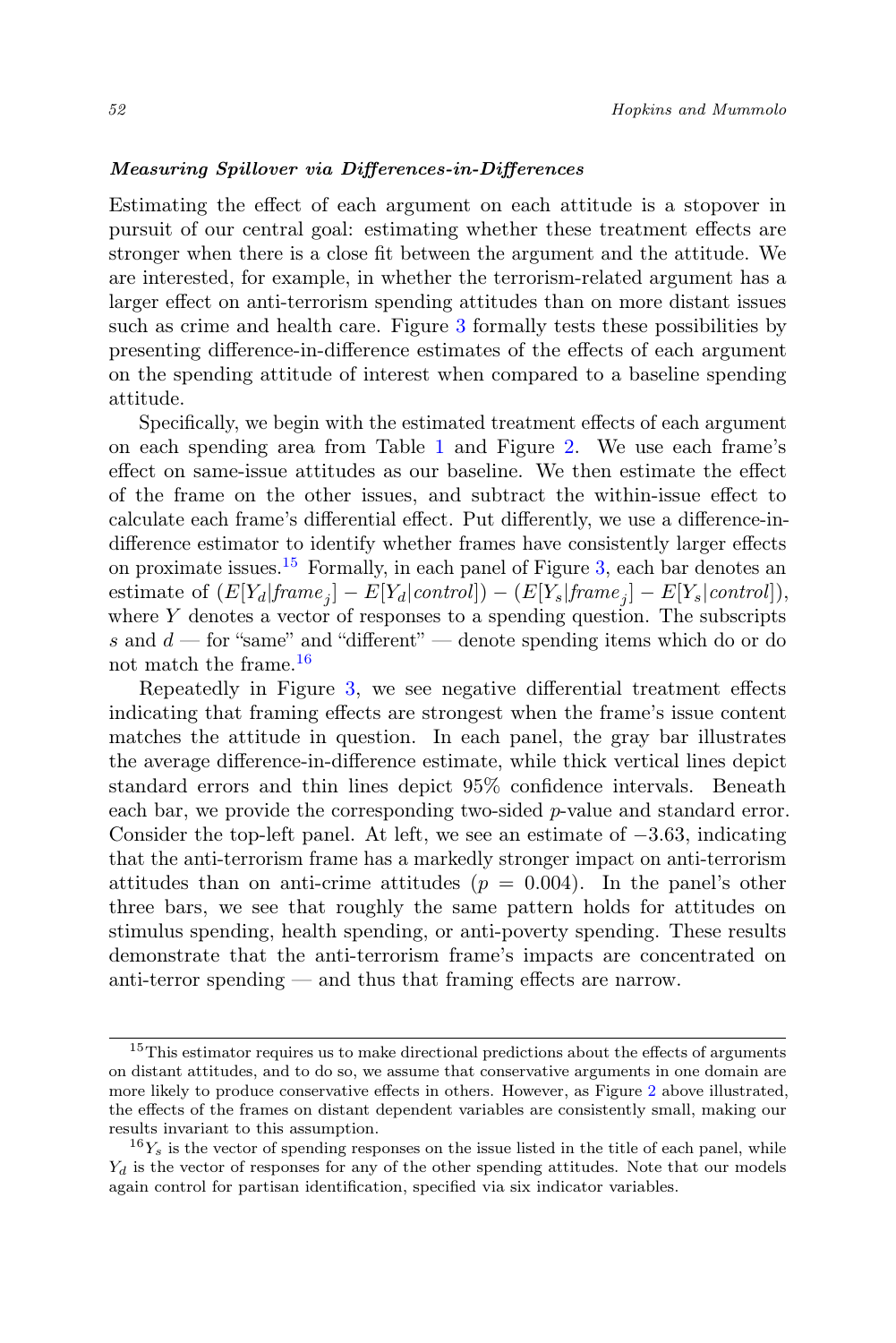<span id="page-16-0"></span>

Figure 3: Relative effects of arguments on spending preferences.

This figure illustrates difference-in-difference estimates comparing the effects of frames on the spending attitude listed at bottom with the baseline spending attitude listed on the  $y$ -axis. The bars indicate the mean estimated difference between the two framing effects, while the thick lines present standard errors and the thin lines present 95% confidence intervals. Under each bar, we report the corresponding two-sided p-values and standard errors.

The evidence for the anti-crime frame is more ambiguous, as it has roughly similar effects on anti-terror spending and stimulus spending. In fact, as we see in the top-right panel of Figure [3,](#page-16-0) the anti-crime frame's effects are statistically indistinguishable across outcomes. But the strongest differential effect of the anti-crime frame is on the related issue of terrorism spending, again suggesting that framing effects are narrow. With respect to the health care frame, most of the effects are negative, indicating that the health care frame has a stronger impact on health care spending attitudes than on attitudes on anti-poverty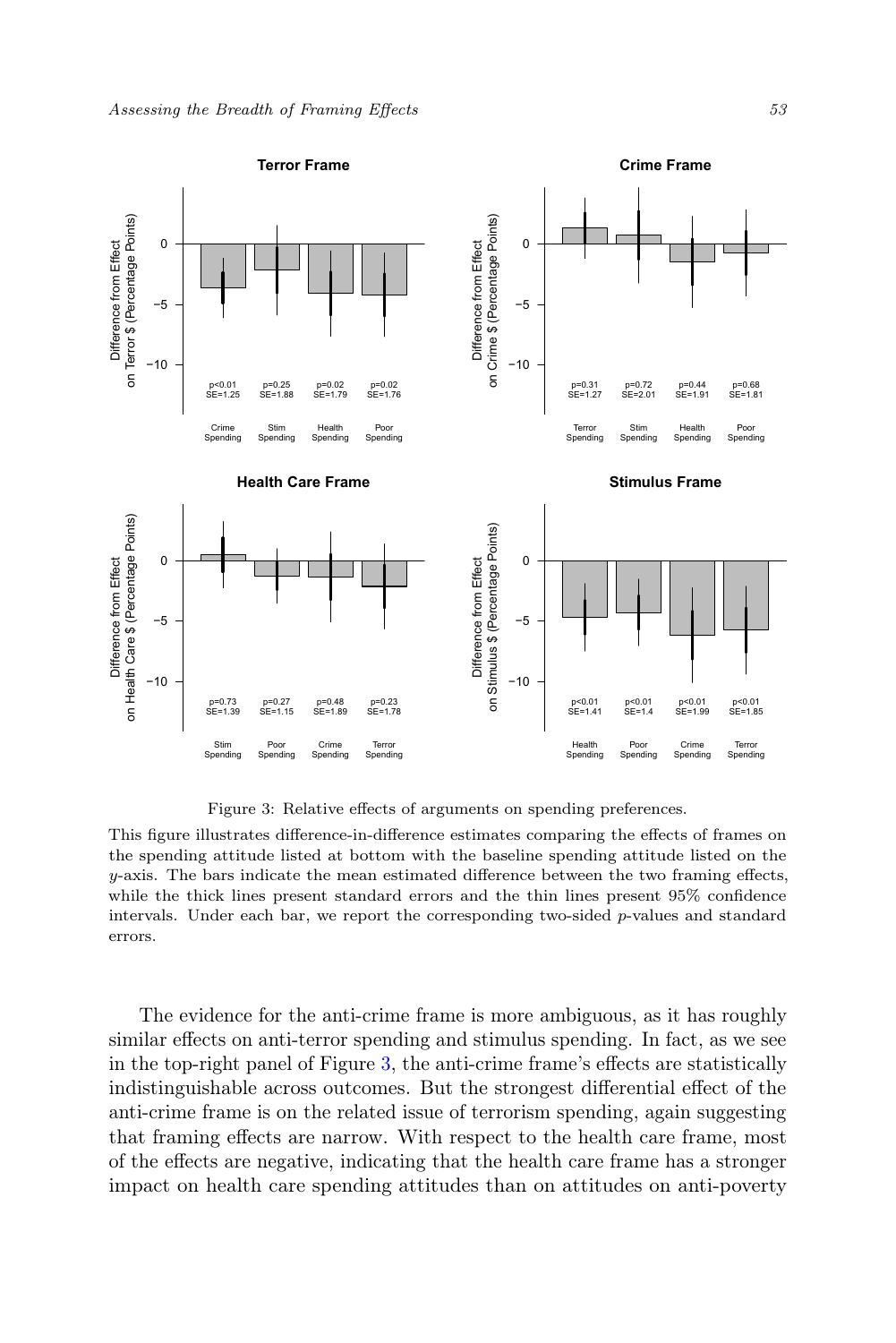spending  $(-1.26)$ , anti-crime spending  $(-1.34)$ , or anti-terrorism spending  $(-2.12)$ .

As the bottom-right panel of Figure [3](#page-16-0) illustrates, the stimulus frame shows very clear evidence of limited spillover. All of the differential effects are negative, meaning that the stimulus frame has a stronger impact on stimulus spending attitudes than on any others. In fact, the effect of the anti-stimulus argument on attitudes toward stimulus spending is 5.7 percentage points larger than the same argument's effect on anti-terror spending  $(p < 0.01)$ . Again, this is indicative of limited spillover effects.

To this point, we have presented the results separately by argument, although each difference-in-difference estimate tests the same hypotheses about framing effects' spillover. In Appendix Figure 4, we present the results when we pool the various frame–attitude pairings based on whether they are direct, close, or distant. Those results reinforce our core conclusion by showing stronger effects when frames are more closely related to the attitudes in question.

### Conclusion

Framing is so central to contemporary politicians' toolkits that in 2000, a state legislator named Barack Obama argued for his Congressional candidacy by saying that he was positioned to "best articulate and frame the issues that are most important to voters in the district" (Frontline, 2009). Still, despite the sustained attention to framing from politicians and scholars alike, there are many outstanding questions about the limits of and mechanisms behind framing effects. One has occupied us here: does a frame embedded within an argument on a particular issue have the capacity to shape attitudes on other issues, especially those that share common elements or structure with the frame? If so, we should expect that salient frames on a particular issue will have far-reaching consequences — and that public opinion on specific issues will hinge on how other, contemporaneous issues are being discussed.

Research on the role of metaphors in cognition suggests that framing might well influence a broad range of attitudes, as metaphorical thinking facilitates connections across disparate issues (e.g., Thibodeau and Boroditsky, 2011). Research on the pervasiveness of partisanship in contemporary public opinion leads to the same expectation, albeit for different reasons. The populationbased survey experiment reported here was designed to test these hypotheses. It coupled an unusually large sample size ( $\approx 3,300$ ) with an assessment of five issue attitudes using the same scale. And to be sure, the experiment does find some evidence in keeping with these hypotheses of spillover. The crime-related argument and corresponding security-oriented frame influenced attitudes on anti-terror spending. At the same time, the health care argument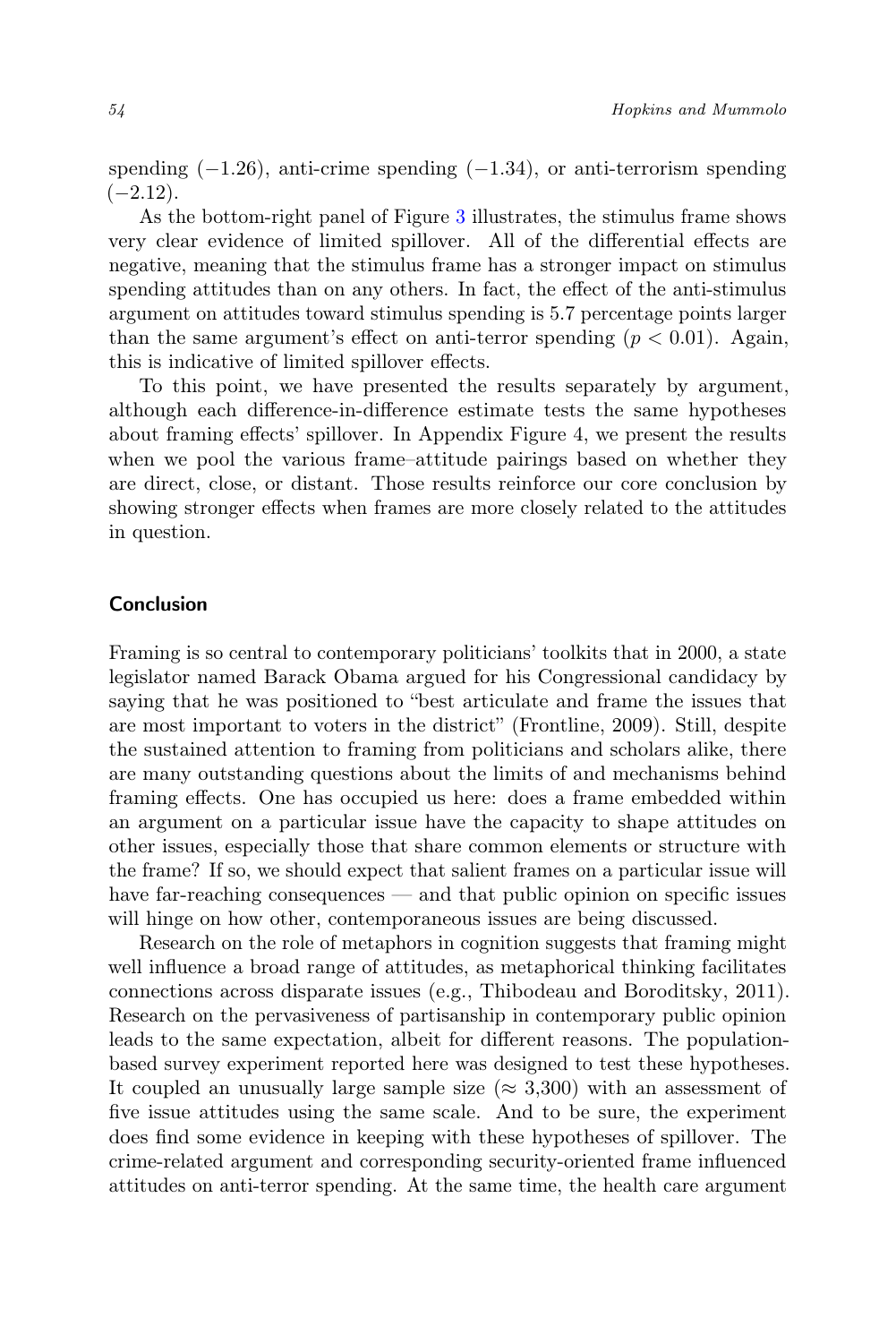and its frame of distrust in government shaped attitudes on stimulus spending. But the central finding is that framing effects are narrow, meaning that they are largely confined to direct or proximate issues. Two of the frames had their strongest effects on the within-issue attitudes; the other two had their strongest effects on proximate issues. Moreover, all of the spending attitudes were most influenced by frames on the same political issue. Such results suggest that our respondents do have issue-specific considerations that are made accessible by the frames, and that the frames did more than simply cue partisan considerations.

As framing experiments have proliferated, so too have concerns about whether the experiments are actually isolating framing (Huber and Paris, 2013; Leeper and Slothuus, 2015; Scheufele and Iyengar, 2012). In many framing experiments, the issue frames that are experimentally manipulated differ in multiple ways from one another, making it difficult to distinguish framing from persuasion or information effects. This experiment identifies a potential way forward: by asking about a variety of attitudes after exposure to the frame, researchers can assess the breadth of framing effects — and in doing so, they can better identify whether issue framing is the likely mechanism at work. It also indicates the importance of choosing appropriate dependent variables when designing an issue framing experiment, including dependent variables that help rule out alternative explanations. In some instances, these results might justify embedding multiple survey experiments in the same survey, as a manipulation on one topic is unlikely to influence attitudes on distant issues.

To an important extent, elite-level American politics today is organized around political issues. Journalists, interest groups, and politicians alike specialize in particular political issues, and many campaign advertisements and websites detail candidates' positions on the issues. One strategic choice facing political campaigns is their choice of a focal issue. Still, the extent to which citizens' minds are organized around discrete political issues has been a source of ongoing debate (Ahler and Broockman, 2015; Ellis and Stimson, 2012). This framing experiment adds to those debates by showing that American adults do respond to frames in issue-specific ways. Consistently, frames prove to be most potent when they are embedded in arguments that address an issue proximate to the target attitude. That holds true even in the case of criminal justice and terrorism, where the particular arguments employed in our experiment make no explicit mention of government spending, our outcome of interest.

This framing experiment also suggests a novel approach to measuring the structure of mass political attitudes. Rather than exclusively examining political attitudes for strong pairwise correlations, we might also examine them for common influences. Those features of frames which are able to influence a wider range of attitudes are more likely to be central in how people's attitudes are structured.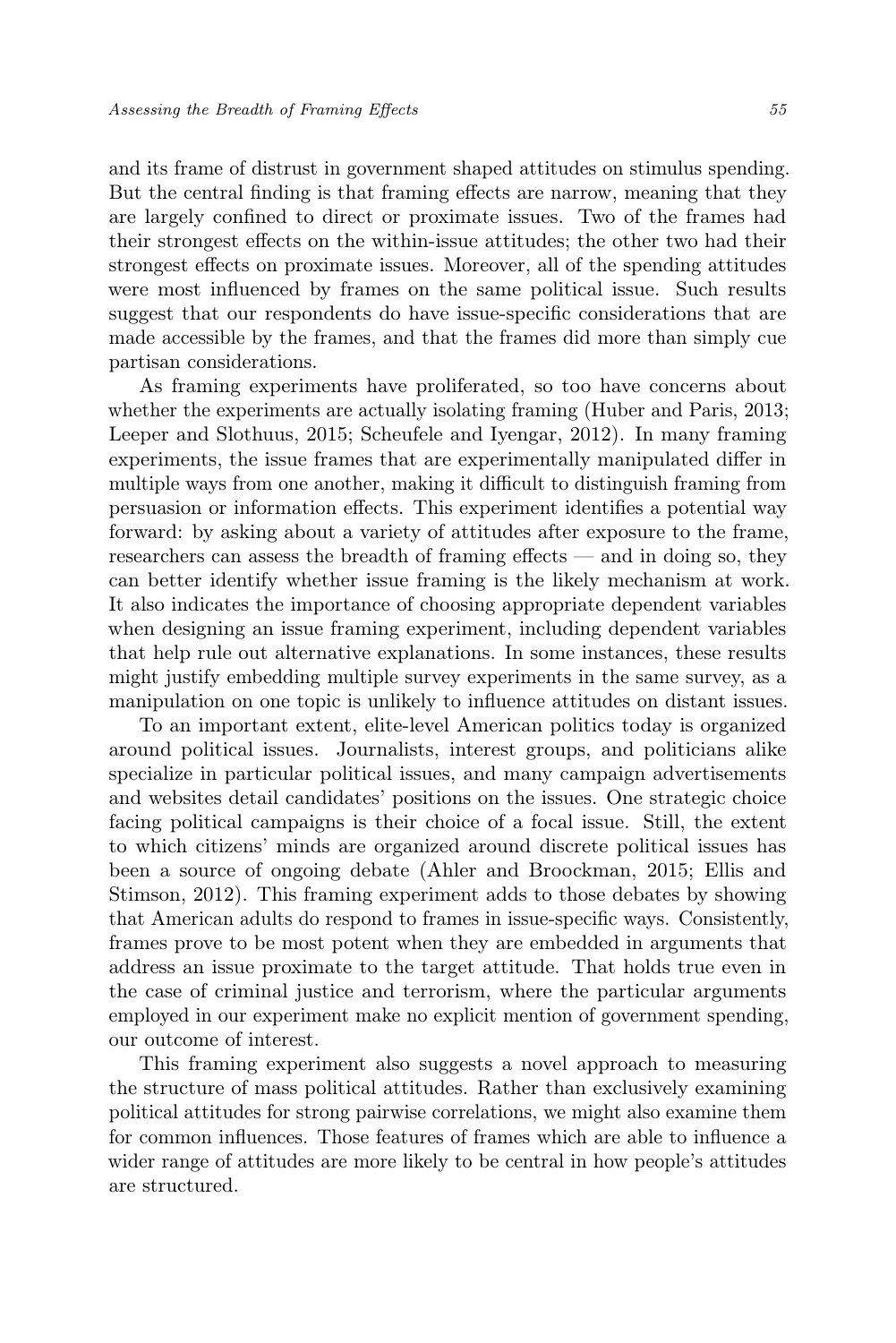### References

- Ahler, D. and D. Broockman. 2015. "Does Polarization Imply Poor Representation? A New Perspective on the 'Disconnect' between Voters and Politicians". Working Paper, Stanford University. Online at [http://stanford.](http://stanford.edu/~dbroock/papers/ahler_broockman_ideological_innocence.pdf) [edu/~dbroock/papers/ahler\\_broockman\\_ideological\\_innocence.pdf.](http://stanford.edu/~dbroock/papers/ahler_broockman_ideological_innocence.pdf)
- Boudreau, C. and S. A. MacKenzie. 2014. "Informing the Electorate? How Party Cues and Policy Information Affect Public Opinion about Initiatives". American Journal of Political Science 58(1): 48–62.
- Boydstun, A. E. and R. A. Glazier. 2013. "A Two-Tiered Method for Identifying Trends in Media Framing of Policy Issues: The Case of the War on Terror". Policy Studies Journal 41(4): 707–36.
- Broockman, D. and J. Kalla. 2016. "Durably Reducing Transphobia: A Field Experiment on Door-to-Door Canvassing". Science 352(6282): 220–4.
- Chong, D. and J. N. Druckman. 2007. "A Theory of Framing and Opinion Formation". Journal of Communication 57: 99–118.
- Chong, D. and J. N. Druckman. 2011. "Public-Elite Interactions: Puzzles in Search of Researchers". In: The Oxford Handbook of American Public Opinion and the Media. OUP Oxford, 170–88.
- Collins, A. M. and E. F. Loftus. 1975. "A Spreading-Activation Theory of Semantic Processing". Psychological Review 82(6): 407.
- Druckman, J. N. and T. Bolsen. 2011. "Framing, Motivated Reasoning, and Opinions about Emergent Technologies". Journal of Communication 61(4): 659–88.
- Druckman, J. N., J. Fein, and T. J. Leeper. 2012. "A Source of Bias in Public Opinion Stability". American Political Science Review 106(02): 430–54.
- Druckman, J. N. and T. J. Leeper. 2012. "Learning More from Political Communication Experiments: Pretreatment and its Effects". American Journal of Political Science 56(4): 875–96.
- Ellis, C. and J. A. Stimson. 2012. Ideology in America. New York, NY: Cambridge University Press.
- Gadarian, S. K. 2010. "The Politics of Threat: How Terrorism News Shapes Foreign Policy Attitudes". The Journal of Politics 72(02): 469–83.
- Gamson, W. and A. Modigliani. 1989. "Media Discourse and Public Opinion on Nuclear Power: A Constructionist Approach". American Journal of Sociology 95(1): 1–37.
- Huber, G. A. and C. Paris. 2013. "Assessing the Programmatic Equivalence Assumption in Question Wording Experiments: Understanding Why Americans like Assistance to the Poor More than Welfare". Public Opinion Quarterly 77(1): 385–97.
- Iyengar, S. 1991. Is Anyone Responsible? How Television Frames Political Issues. Chicago, IL: University of Chicago Press.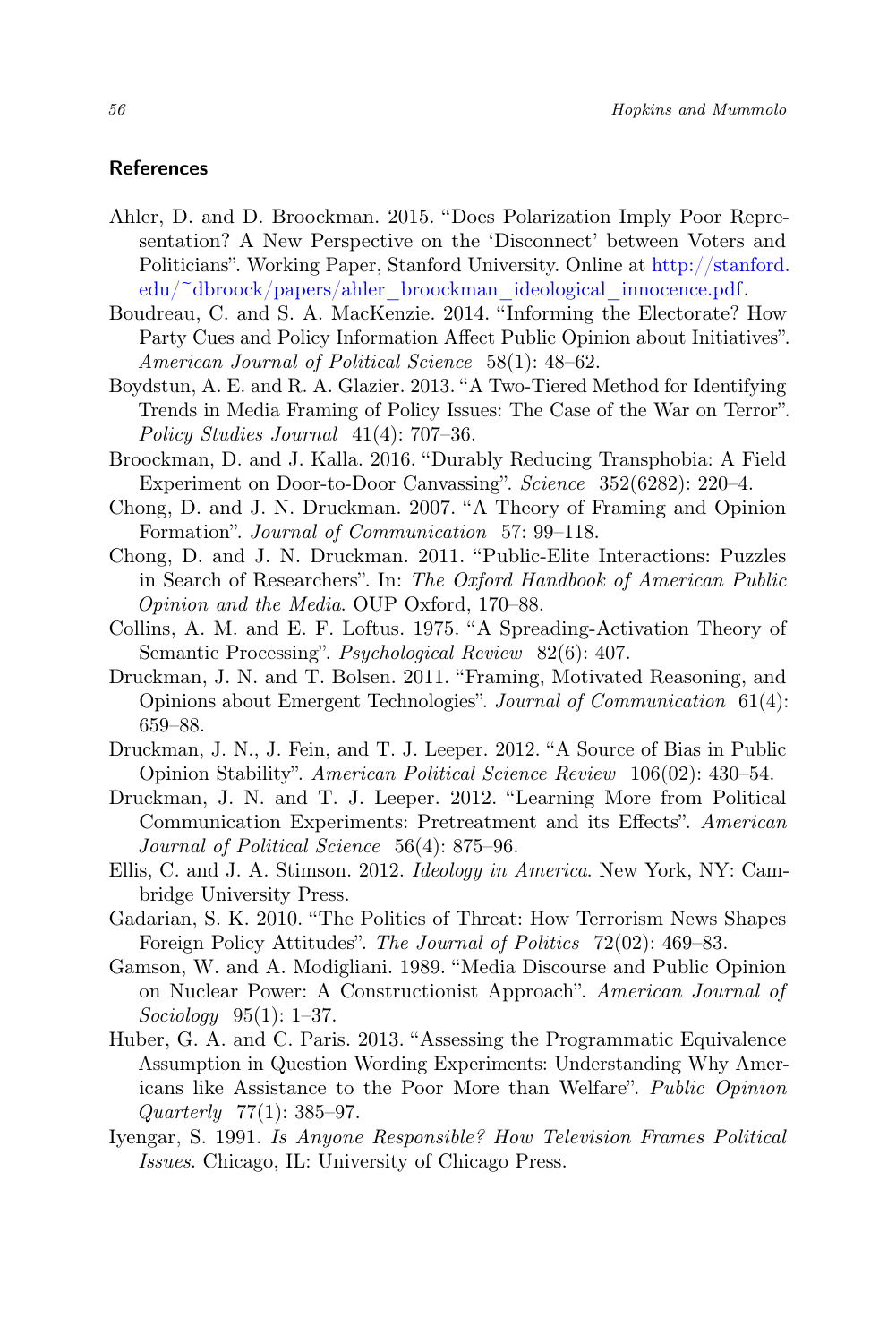- <span id="page-20-0"></span>Iyengar, S. and D. R. Kinder. 1987. News That Matters. Chicago IL: University of Chicago Press.
- Leeper, T. J. and R. Slothuus. 2015. "Can Citizens Be Framed? How Information, Not Emphasis, Changes Opinions". Working Paper, Aarhus University. Online at https://dl.dropboxusercontent.com/u/414906/ [CanCitizensBeFramed.pdf.](https://dl.dropboxusercontent.com/u/414906/CanCitizensBeFramed.pdf)
- Lenz, G. S. 2013. Follow the Leader?: How Voters Respond to Politicians' Policies and Performance. Chicago, IL: University of Chicago Press.
- Mutz, D. C. 2011. Population-based Survey Experiments. Princeton, NJ: Princeton University Press.
- Nelson, T. E., R. A. Clawson, and Z. M. Oxley. 1997. "Media Framing of a Civil Liberties Conflict and Its Effect on Tolerance". American Political Science Review 91(3): 567–83.
- Nisbett, R. E. and T. D. Wilson. 1977. "Telling More than We Can Know: Verbal Reports on Mental Processes." Psychological Review 84(3): 231.
- Price, V. and D. Tewksbury. 1997. "News Values and Public Opinion: A Theoretical Account of Media Priming and Framing". In: Progress in Communication Sciences. Ed. G. Barnett and F. J. Boster. Ablex Publishing Corporation, 173–212.
- Scheufele, D. A. and S. Iyengar. 2012. "The State of Framing Research: A Call for New Directions". In: The Oxford Handbook of Political Communication Theories. Ed. K. Kensi and K. Jamieson. New York, NY: Oxford University Press.
- Sniderman, P. M., M. B. Petersen, R. Slothuus, and R. Stubager. 2014. Paradoxes of Liberal Democracy. New York, NY: Princeton University Press.
- Thibodeau, P. H. and L. Boroditsky. 2011. "Metaphors We Think With: The Role of Metaphor in Reasoning". PLoS One 6(2): e16782.
- Valentino, N. A., V. L. Hutchings, and I. K. White. 2002. "Cues That Matter: How Political Ads Prime Racial Attitudes During Campaigns". American Political Science Review 96(1): 75–90.
- Winter, N. G. 2008. Dangerous Frames: How Ideas about Race and Gender Shape Public Opinion. Chicago, IL: University of Chicago Press.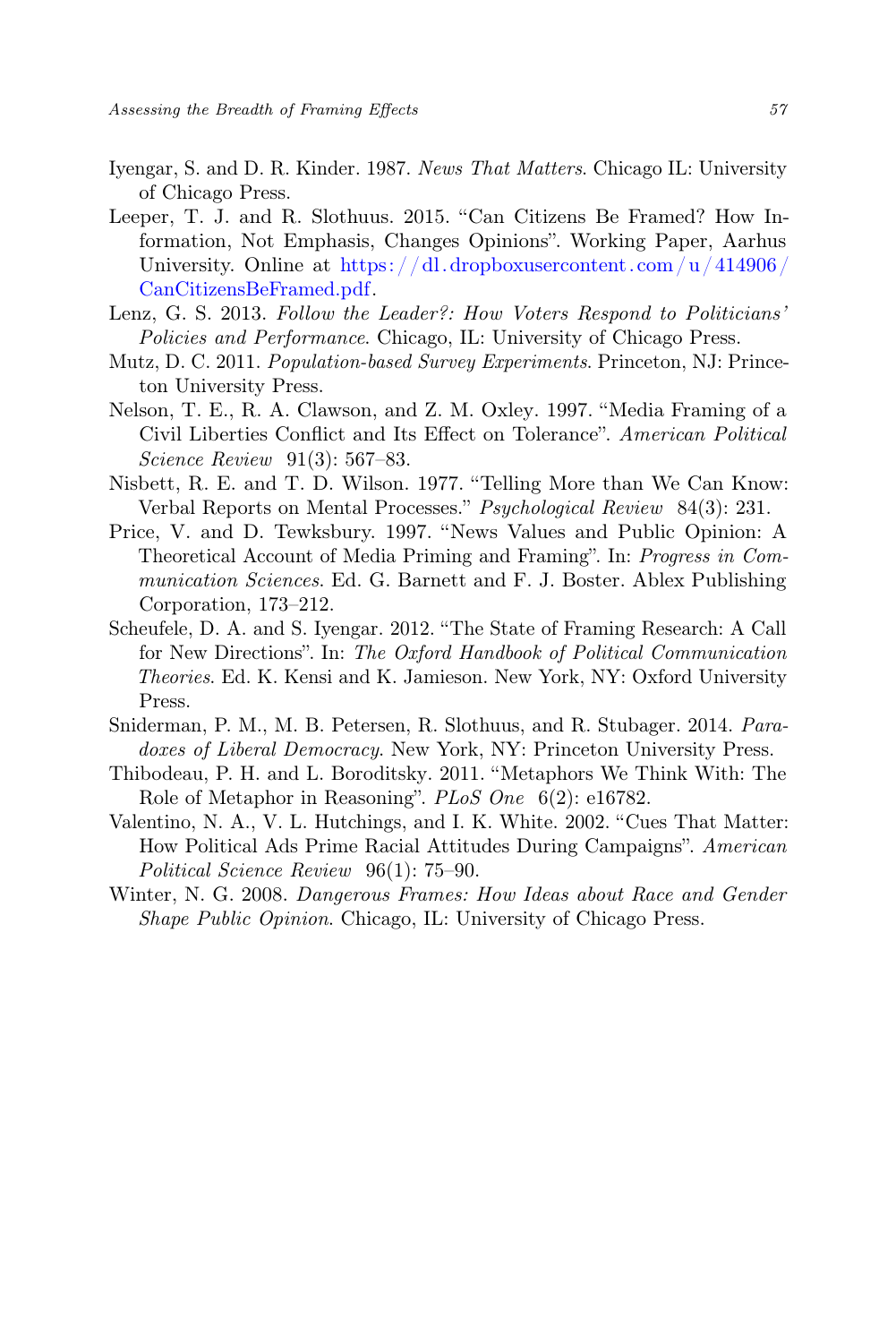# Online Appendix: Assessing the Breadth of Framing Effects

Daniel J. Hopkins<sup>∗</sup> Jonathan Mummolo†

December 14th, 2016

# Appendix: Prior Framing Experiments

<sup>∗</sup>Associate Professor, Department of Political Science, University of Pennsylvania, [danhop@sas.upenn.edu.](mailto:danhop@sas.upenn.edu) †Ph.D. Candidate, Department of Political Science, Stanford University, [jmummolo@stanford.edu.](mailto:jmummolo@stanford.edu)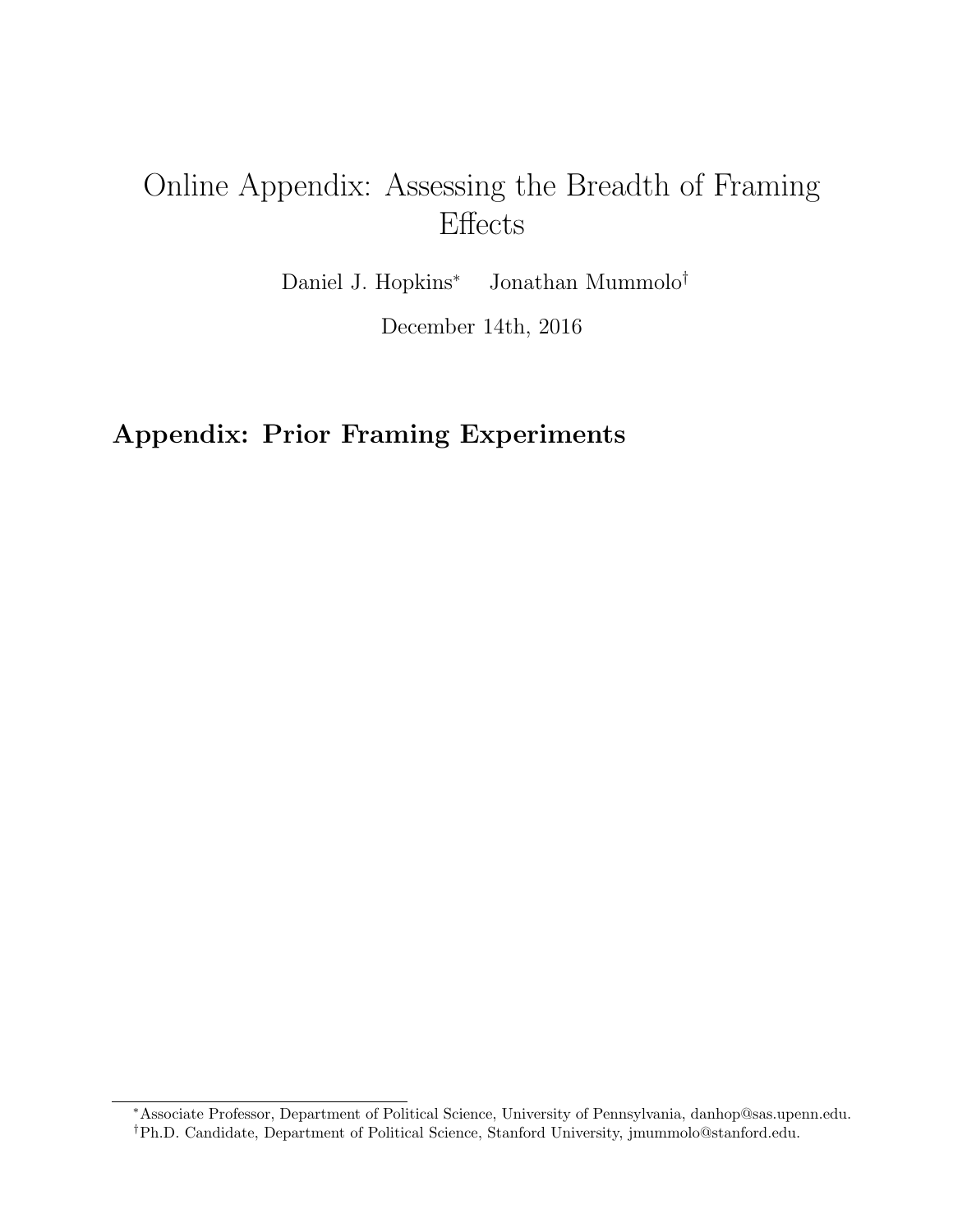Table 1: This table presents a summary of dependent variables for select, prominent framing studies. It also indicates whether each study explicitly estimates spillover effects on more distant issues.

|                                      | <b>Issues Covered</b>     | Estimates      |
|--------------------------------------|---------------------------|----------------|
|                                      | by Dependent Variables    | Spillover?     |
| 1. Nelson, Clawson, and Oxley (1997) | KKK rally                 | $\rm No$       |
| 2. Nelson, Oxley, and Clawson (1997) | Welfare policy            | $\rm No$       |
| 3. Nelson and Oxley (1999)           | Land management           | No             |
|                                      | Welfare reform            |                |
| 4. Haider-Markel and Joslyn (2001)   | Concealed handguns        | No             |
|                                      | Columbine                 |                |
| 5. Druckman (2001)                   | Spending on poor          | No             |
|                                      | KKK rally                 |                |
| 6. Druckman and Nelson (2003)        | Campaign finance          | N <sub>o</sub> |
| 7. Druckman (2004)                   | Community grants          | $\rm No$       |
|                                      | Disease prevention        |                |
|                                      | Employment policy         |                |
|                                      | Youth crime               |                |
| 8. Chong and Druckman (2007)         | Urban growth              | N <sub>o</sub> |
|                                      | Hate group rally          |                |
| 9. Slothuus and De Vreese $(2010)$   | Welfare reform            | N <sub>o</sub> |
|                                      | Trade policy              |                |
| 10. Chong and Druckman (2010)        | Patriot Act               | $\rm No$       |
|                                      | Urban growth              |                |
| 11. Druckman and Bolsen (2011)       | Carbon nanotubes          | Yes            |
|                                      | Genetically modified food |                |
| 12. Arceneaux $(2012)$               | Disease prevention        | N <sub>o</sub> |
|                                      | HS gay-straight club      |                |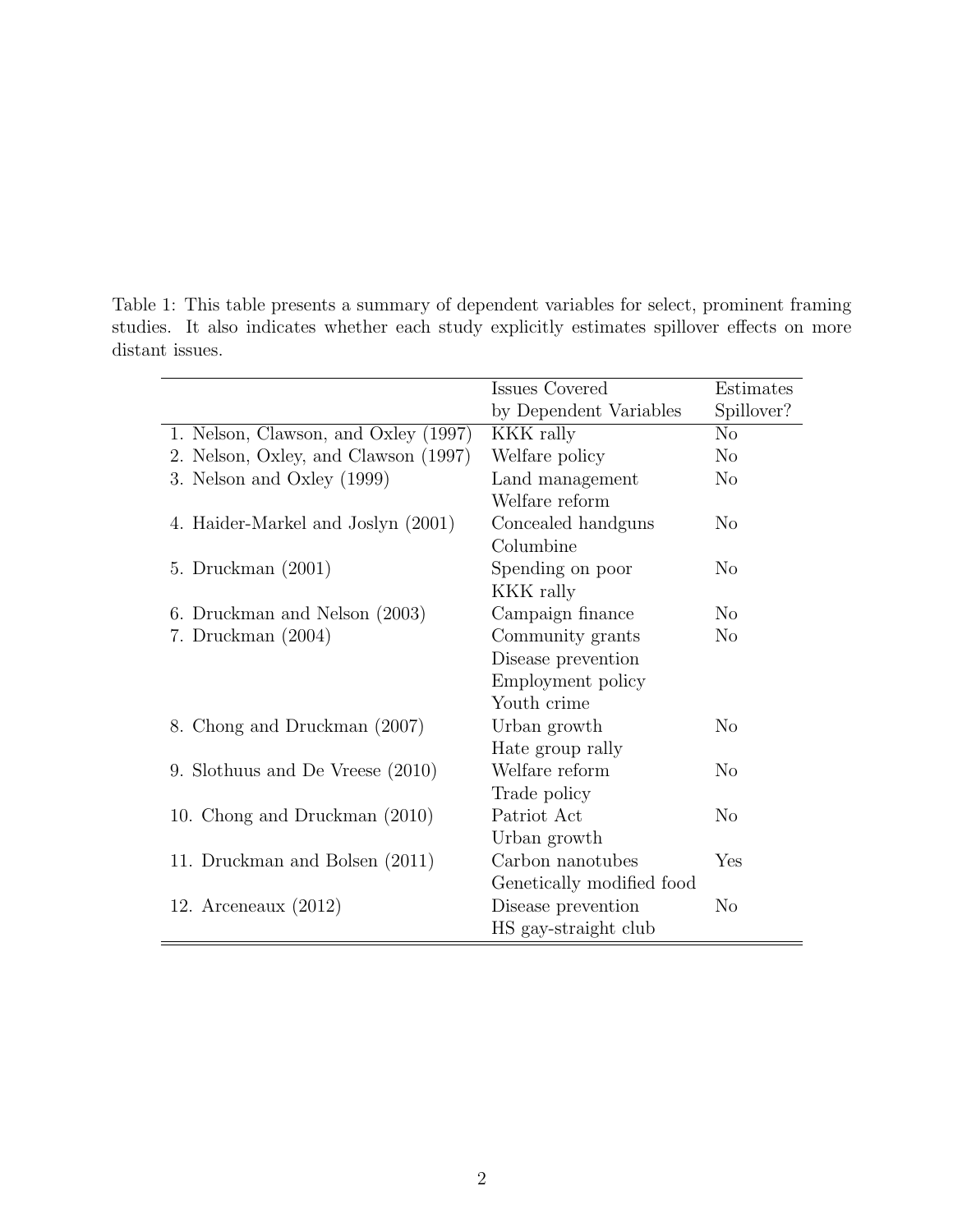# Arguments

## Security Frame

- The September 11th attacks and the news that al-Qaeda was planning new attacks on U.S. soil show how vulnerable America still is to terrorists. Innocent people can be killed while traveling to visit family or going to work. Across the country, we have to do everything we can to reduce the threat of terrorism. We have to stop terrorists before they act. This means conducting more frequent searches of suspicious people boarding planes, trains, subways, and buses.
- As the recent killings in Arizona remind us, America is very vulnerable to violent crime. Innocent people can be killed in their front yards. Across the country, we have to do everything we can to reduce the threat of violent crime. We have to stop violent criminals before they act. This means cracking down on the smaller offenses that all too often lead to violent crime, and making sure that convicted criminals always serve out their full sentences.

## Lack of Trust Frame

- With a recession as deep as this one, there are more than 10 million unemployed Americans, and it's going to take years for our economy to recover. In February 2009, the government in Washington made things worse by passing an \$800 billion stimulus package, which is more than \$2,500 for every person living in this country. Now, it looks like a lot of that money didn't help the economy. Unemployment is still very high. The money went to pork-barrel projects and federal bureaucrats rather than creating jobs for unemployed Americans. The government in Washington can't even balance its own budget. How can we trust it to spend so much taxpayer money?
- Health care is one of the most complicated issues we face. It involves 1 of every 6 dollars spent here in the United States. The health care system includes millions of doctors and nurses and thousands of hospitals and clinics. Together, they regularly make decisions that can mean life or death. The government in Washington can't even balance its own budget. How can we trust it to run something as complicated as the health care system?

# Data Set Structure

Here are the first 20 rows of the data. Each respondent-DV-round gets a row. The "treat" column displays the frame that is serving as the treatment in a given row. "Round" refers to whether we are considering the first frame or the second frame as the treatment. The outcome score is displayed in the "score" column. Also, if the DV was asked prior to the frame in that row being shown, (as conveyed by the "q.ord" variables), "score" gets an NA.

|       | CaseID |                     |                     |            | frame q1.ord q2.ord q3.ord q4.ord q5.ord DV | score |            | treat round  |
|-------|--------|---------------------|---------------------|------------|---------------------------------------------|-------|------------|--------------|
| 1     | 3      |                     | crime terror health | stim crime | poor CRMSPND 50.00000                       |       | crime      | 1            |
| 3319  | 3      |                     | crime terror health | stim crime | poor TRRSPND 16.66667                       |       | crime      | 1            |
| 6637  | 3      |                     | crime terror health | stim crime | poor POORSPND 50.00000                      |       | crime      | 1            |
| 9955  | 3      |                     | crime terror health | stim crime | poor HLTHSPND 33.33333                      |       | crime      | $\mathbf{1}$ |
| 13273 | 3      | crime terror health |                     | stim crime | poor STIMSPND 50.00000                      |       | crime      | 1            |
| 16591 | 3      |                     | stim terror health  | stim crime | poor CRMSPND 50.00000                       |       | stim       | $\mathbf{2}$ |
| 33191 | 3      | stim terror health  |                     | stim crime | poor TRRSPND 16.66667                       |       | $<$ NA $>$ | $\mathbf{2}$ |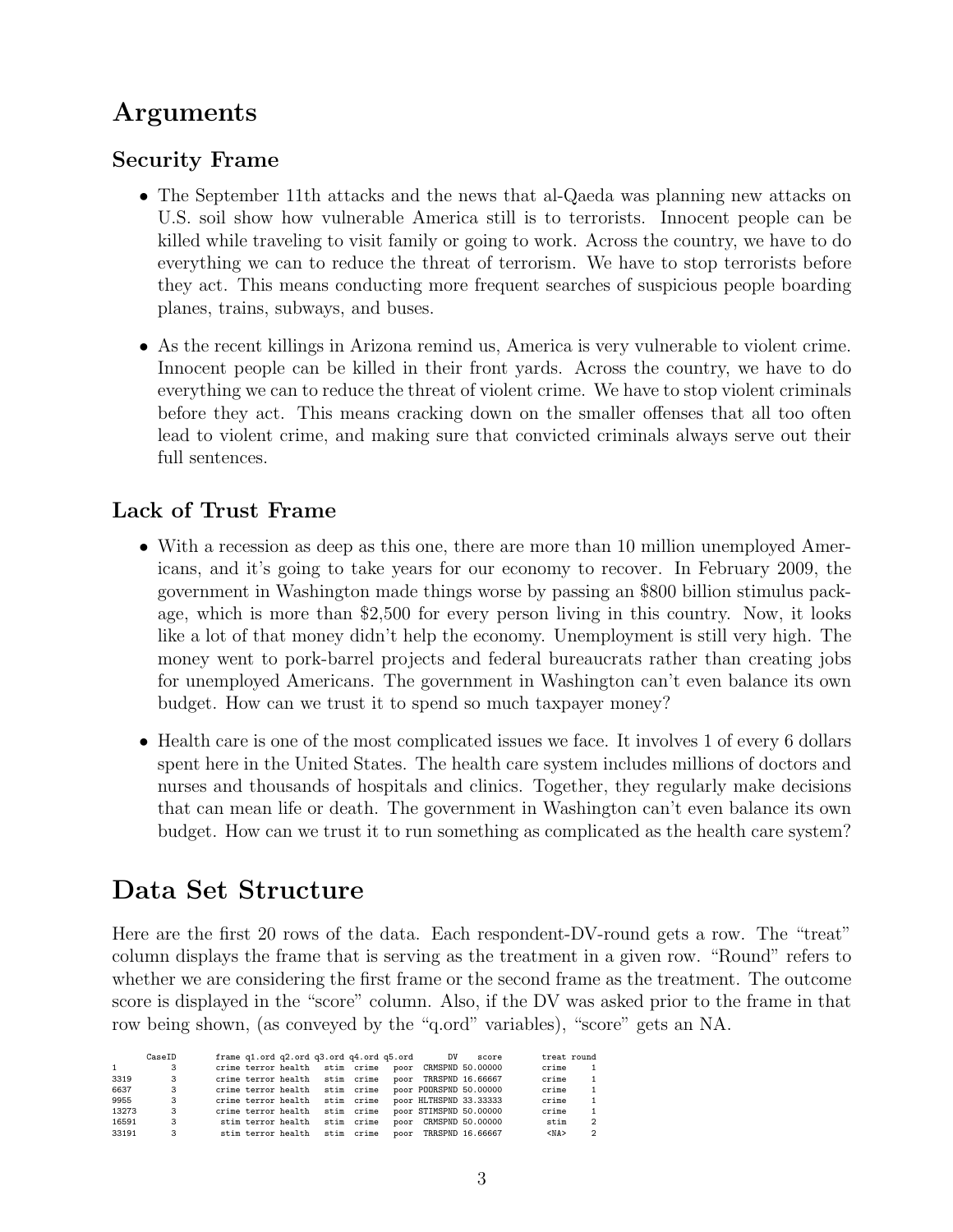| 66371       | 3 |                                    | stim terror health |                     |                         | stim crime | poor POORSPND 50.00000              |  | stim       | 2 |
|-------------|---|------------------------------------|--------------------|---------------------|-------------------------|------------|-------------------------------------|--|------------|---|
| 99551       | 3 |                                    | stim terror health |                     |                         | stim crime | poor HLTHSPND 33.33333              |  | $<$ NA $>$ | 2 |
| 132731      | 3 |                                    |                    |                     | stim terror health stim | crime      | poor STIMSPND 50.00000              |  | stim       | 2 |
| $2^{\circ}$ |   | 4 NOT ASSIGNED crime terror health |                    |                     |                         | stim       | poor CRMSPND 83.33333 NOT ASSIGNED  |  |            | 1 |
| 3320        |   | 4 NOT ASSIGNED crime terror health |                    |                     |                         | stim       | poor TRRSPND 33.33333 NOT ASSIGNED  |  |            | 1 |
| 6638        |   | 4 NOT ASSIGNED crime terror health |                    |                     |                         | stim       | poor POORSPND 50.00000 NOT ASSIGNED |  |            |   |
| 9956        |   | 4 NOT ASSIGNED crime terror health |                    |                     |                         | stim       | poor HLTHSPND 33.33333 NOT ASSIGNED |  |            |   |
| 13274       |   | 4 NOT ASSIGNED crime terror health |                    |                     |                         | stim       | poor STIMSPND 33.33333 NOT ASSIGNED |  |            |   |
| 21000       |   | 4 NOT ASSIGNED crime terror health |                    |                     |                         | stim       | poor CRMSPND 83.33333 NOT ASSIGNED  |  |            | 2 |
| 33201       |   | 4 NOT ASSIGNED                     |                    |                     | crime terror health     | stim       | poor TRRSPND 33.33333 NOT ASSIGNED  |  |            | 2 |
| 66381       |   | 4 NOT ASSIGNED                     |                    |                     | crime terror health     | stim       | poor POORSPND 50.00000 NOT ASSIGNED |  |            | 2 |
| 99561       |   | 4 NOT ASSIGNED crime terror health |                    |                     |                         | stim       | poor HLTHSPND 33.33333 NOT ASSIGNED |  |            | 2 |
| 132741      |   | 4 NOT ASSIGNED                     |                    | crime terror health |                         | stim       | poor STIMSPND 33.33333 NOT ASSIGNED |  |            | 2 |
|             |   |                                    |                    |                     |                         |            |                                     |  |            |   |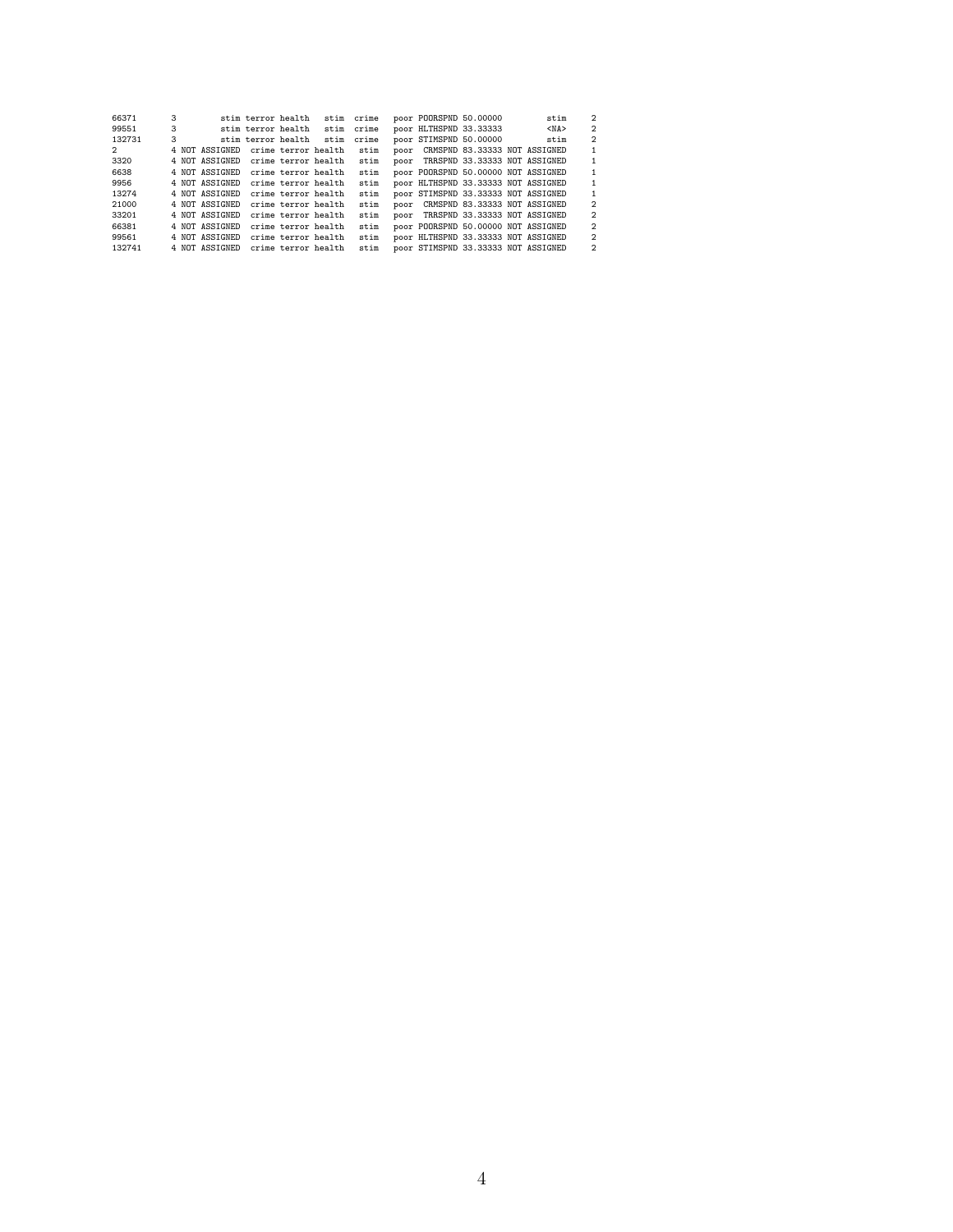# Additional Results

Table 2: This table summarizes the five spending variables for the 861 respondents assigned to the control group. Each variable ranges from 0 to 100 and is coded such that 100 is in the direction of the corresponding argument.

|                                        | Mean        | SD.         |
|----------------------------------------|-------------|-------------|
| Increase Anti-Crime Spending           |             | 56.00 20.72 |
| Increase Anti-Terror Spending          | 43.52 24.44 |             |
| Decrease Anti-Poverty Spending         |             | 44.13 27.30 |
| Decrease Health Care Spending          |             | 41.75 29.34 |
| Decrease Stimulus Spending 48.10 32.60 |             |             |

### Assessing the Arguments' Strength

One important question is about the arguments' relative strength, as it is possible that stronger arguments will have broader effects. Accordingly, Table [3](#page-25-0) presents the share of all respondents who deemed the first argument "convincing" in response to the open-ended question. As the table makes clear, the four arguments are all perceived as convincing by a majority of respondents, although the crime argument appears to be the weakest, with just a slim majority saying that it is convincing. As a point of comparison, in the table's third column, we present the estimated effects of each argument on spending preferences on that issue, effects whose estimation is described below. As the table makes clear, there is not a strong relationship between the arguments respondents found convincing and those that moved attitudes. For one thing, the health care argument is seen as very convincing, yet the attitudinal shift it induces is comparatively small, perhaps because of the entrenched partisan divisions on health care. Still, each of the four arguments worked in the sense that it moved issue preferences in the expected direction.

<span id="page-25-0"></span>Table 3: This table reports the share of respondents who were exposed to each argument first who found that frame to be convincing. It also indicates the effect of each argument on spending preferences on that issue controlling for party ID, with spending preferences coded to vary from 0 to 100.

|                    |      | % Convincing Within-Issue Effect |
|--------------------|------|----------------------------------|
| Crime Argument     | 51.3 | 1.68                             |
| Terrorism Argument | 59.7 | 3.99                             |
| Stimulus Argument  | 66.7 | 5.48                             |
| Health Argument    | 66 9 | 2.22                             |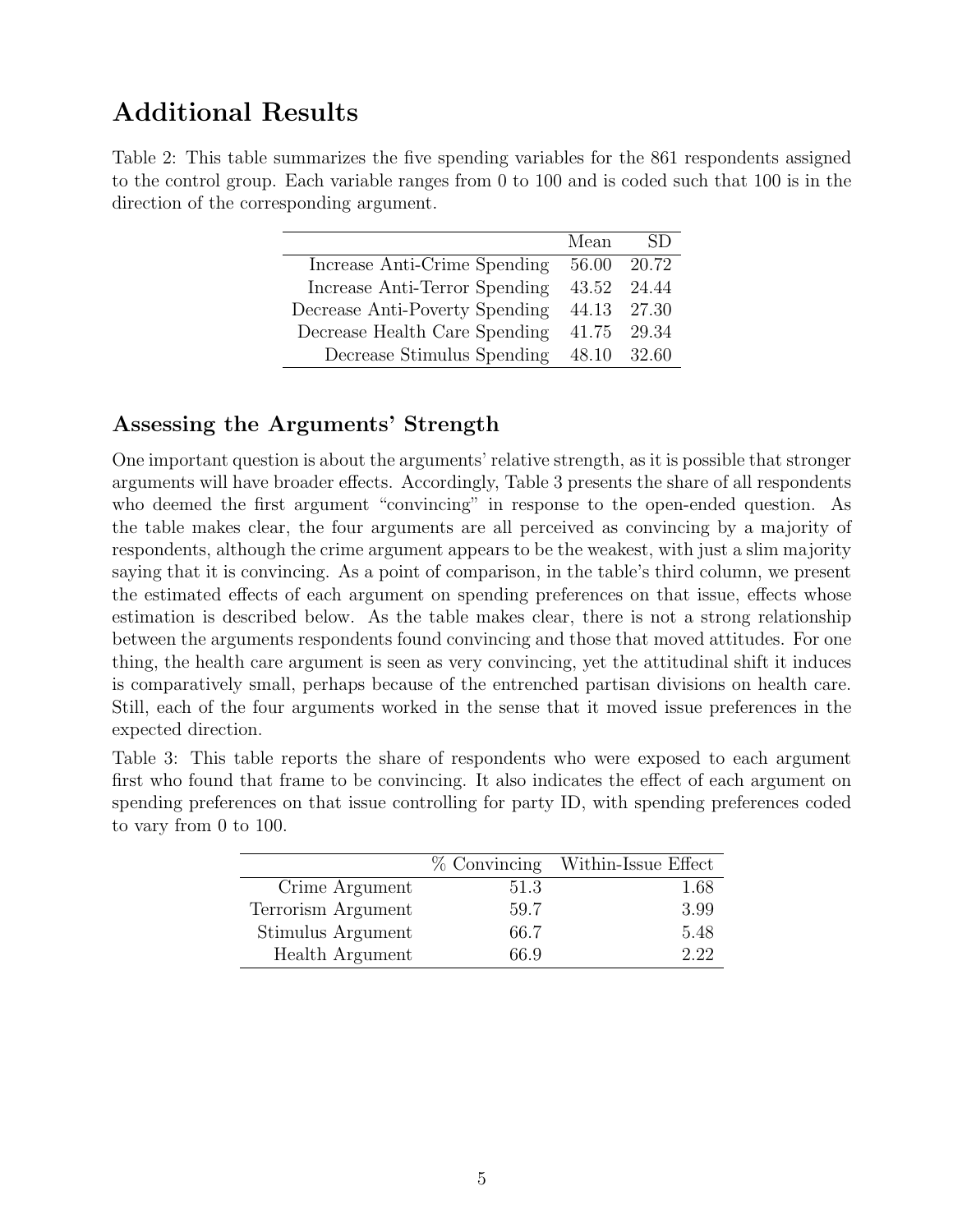

Figure 1: Effects of four arguments on spending preferences.

This figure illustrates the effect of each frame/argument on each of the five spending areas as compared to an 861-person control group that was not exposed to any arguments. The treatment groups vary slightly in size, but average 983 respondents. The gray bars indicate mean effects on spending scales ranging from 0 to 100, while the vertical lines indicate 95% confidence intervals. Under each bar, we report the corresponding two-sided p-values and standard errors.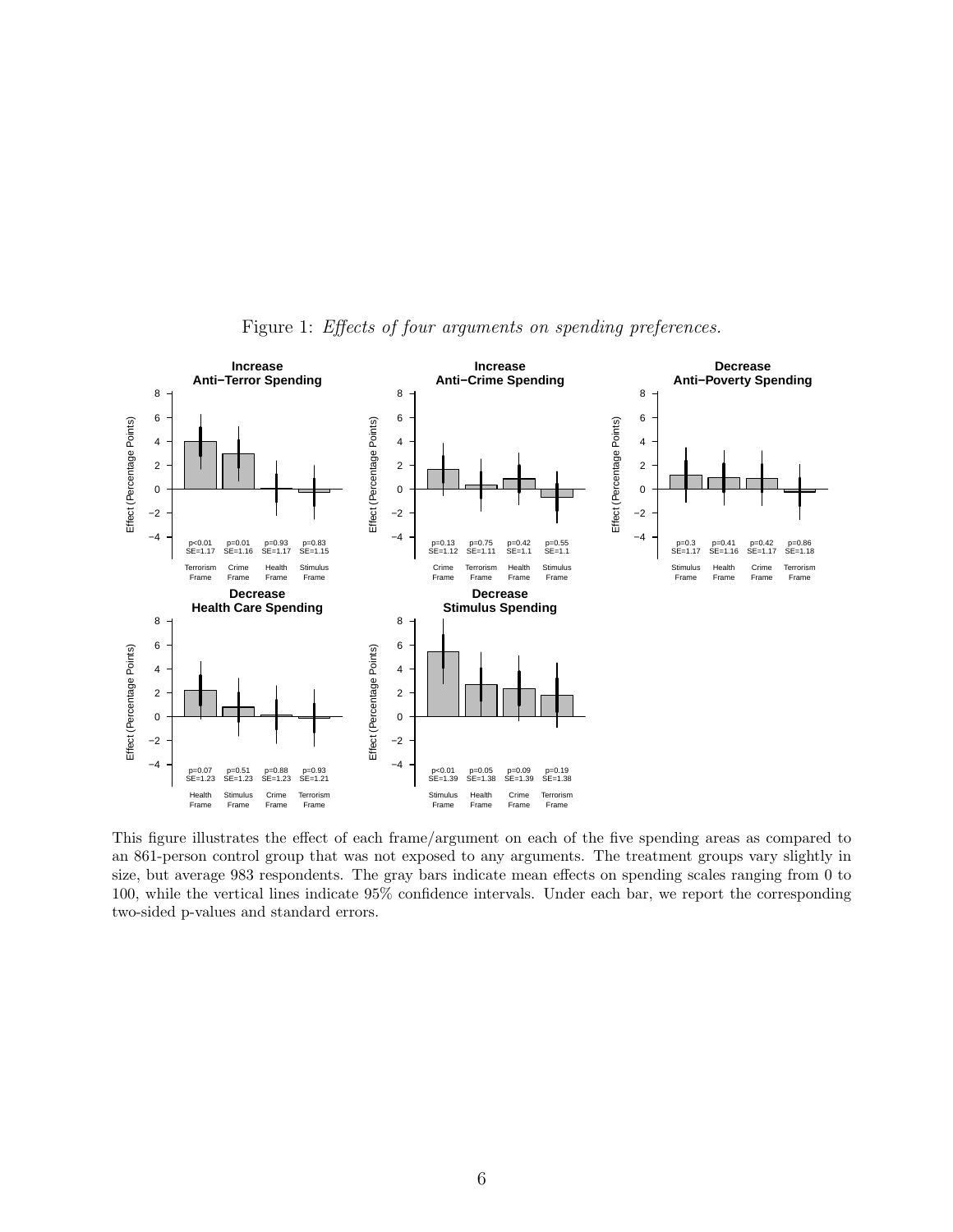

<span id="page-27-0"></span>Figure 2: Relative effects of frames on attitudes reported immediately following exposure.

This figure reports the difference-in-difference results when we narrow the definition of "treated" to include only respondents who saw the frame in question first and then assessed the relevant spending question without reading any intervening frames. All observations from those assigned to see no argument are retained. The gray bars indicate the mean difference-in-difference estimate. The corresponding two-sided p-values and standard errors are listed below each estimate. The thick vertical lines indicate standard errors, while the thin lines indicate 95% confidence intervals.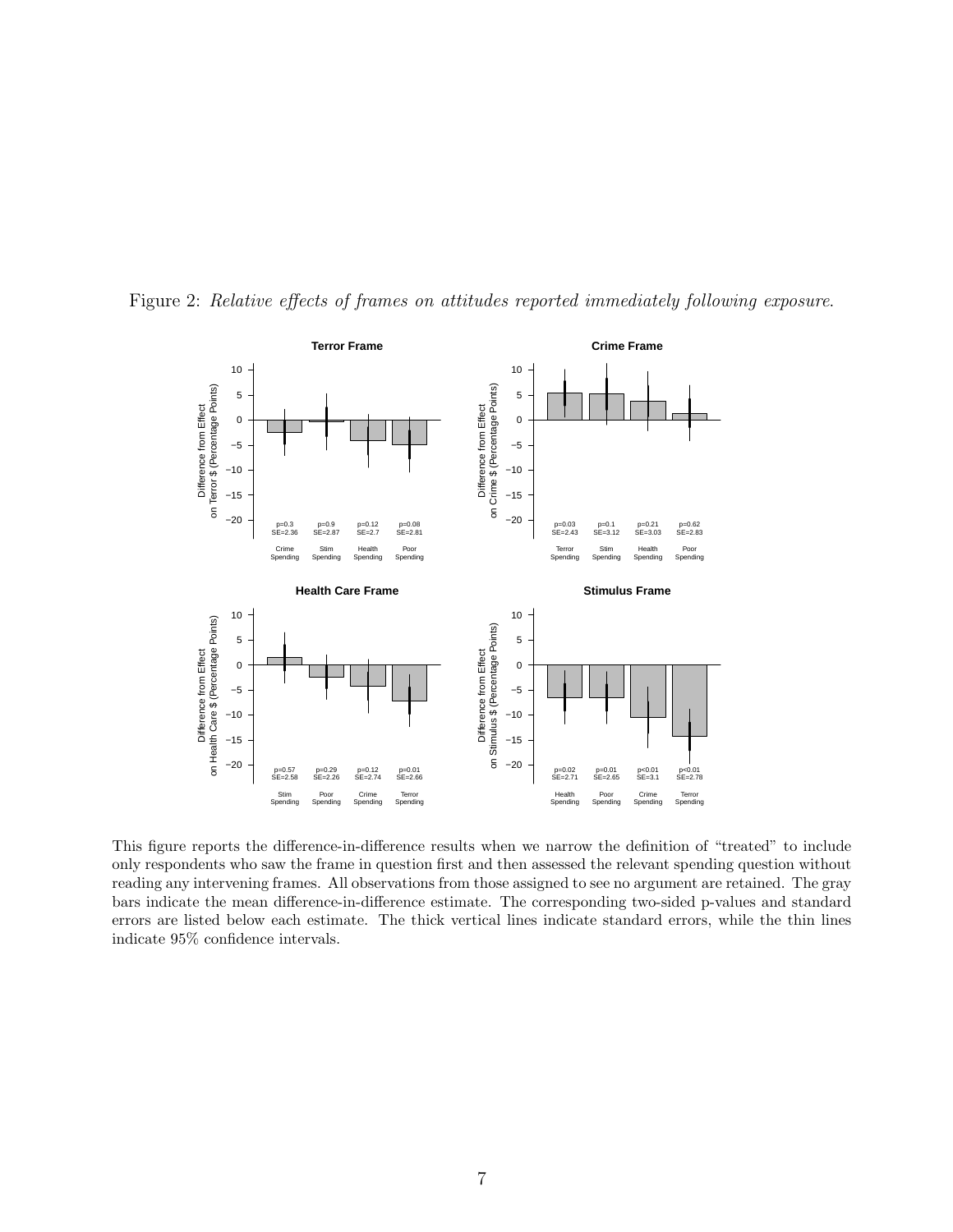

Figure 3: Relative effects of frames on attitudes reported immediately following exposure.

This figure reports the results when we narrow the definition of "treated" to include only respondents who saw the frame in question first and answered a given spending question in the first or second out of five positions. Unlike the models used to estimate Figure [2,](#page-27-0) responses from the third, fourth and fifth positions were also excluded for those assigned to control. The gray bars indicate the mean difference-in-difference estimate. The corresponding two-sided p-values and standard errors are listed below each estimate. The thick vertical lines indicate standard errors, while the thin lines indicate 95% confidence intervals.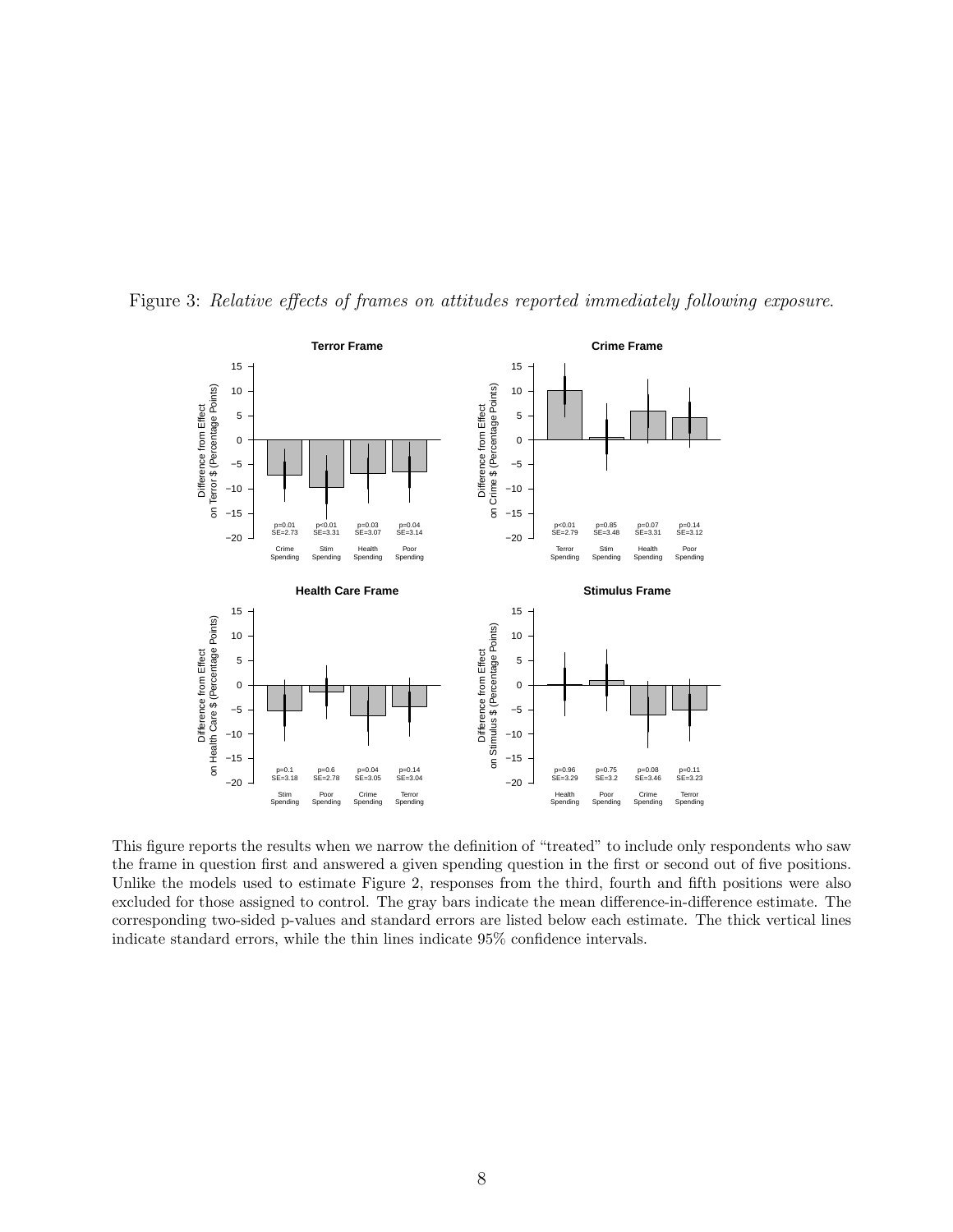### Pooled Results

The results in the main manuscript provide an issue-by-issue look at frames' capacity to influence attitudes at varying degrees of distance from the frame's content. Here, we conduct tests which pool across the different issues to provide an overall assessment of the breadth of framing effects. To do so, we must first categorize each argument-attitude pairing based on the fit or distance between them. We then pool across the relevant pairings, exploiting the fact that all of the spending preferences were measured on the same scale.

Specifically, we estimate three quantities of interest, all of which are differences in treatment effects across the experimental conditions. The first compares the effect of arguments on directly related outcomes (e.g. the terrorism argument and anti-terror spending) with the effect of arguments on distant or seemingly unrelated outcomes (e.g. the terrorism argument and health care spending). The second estimates the effect of arguments on directly related outcomes versus the effect of arguments on proximate outcomes for which the frame still applies even though the issue differs (e.g. the terrorism argument and anti-crime spending). The third comparison is between the effect of arguments on a proximate outcome and the effect of arguments on the two most distant outcomes jointly (e.g. the terror argument and health care/ stimulus spending).<sup>[1](#page-29-0)</sup> Table [4](#page-29-1) displays the various definitions of distance used for these tests. Given the content and structure of the frames, terrorism and crime are considered proximate issues, as are health care and economic stimulus.

<span id="page-29-1"></span>Table 4: This table presents the classification of argument-spending attitude pairings for the pooled tests. The rows denote the argument in question while the columns indicate the distance between the frame and the outcome of interest.

| Argument | Direct                    |                         |                      | Proximate Distant (a) Distant (b) |
|----------|---------------------------|-------------------------|----------------------|-----------------------------------|
|          | Terror   Anti-terror      | <b>Crime</b>            |                      | Stimulus Health Care              |
| Crime    | Crime                     | Anti-terror             |                      | Stimulus Health Care              |
|          | Health Care   Health care |                         | Stimulus Anti-terror | Crime                             |
| Stimulus | Stimulus                  | Health Care Anti-terror |                      | Crime                             |

Our three quantities of interest are differences in treatment effects (i.e. differences-indifferences). To estimate each of these quantities, we generated indicator variables in our long-form data set (in which each row represents a respondent-argument-outcome triad), for whether the conditions above were met. For example, to compare the effect of direct frames to distant ones, we generated a "direct" indicator that took a 1 if the argument being offered directly related to the spending outcome being measured (e.g. a crime argument and crime spending) and a zero if no argument was offered and the same spending outcomes were measured. We employed the analogous coding for the "distant" indicator. Spending outcomes which did not fit the definition of either pooled conditions (e.g. anti-poverty spending) were omitted. We then estimated the following least squares model with respondent-clustered standard errors:

<span id="page-29-0"></span><sup>&</sup>lt;sup>1</sup>In most cases, assessing the distance between frame topics and outcome topics was straightforward, but some subjectivity was unavoidable in identifying the "most distant" frames. For this reason, we estimated two versions of the "most distant frame" tests, and expect roughly similar results in each.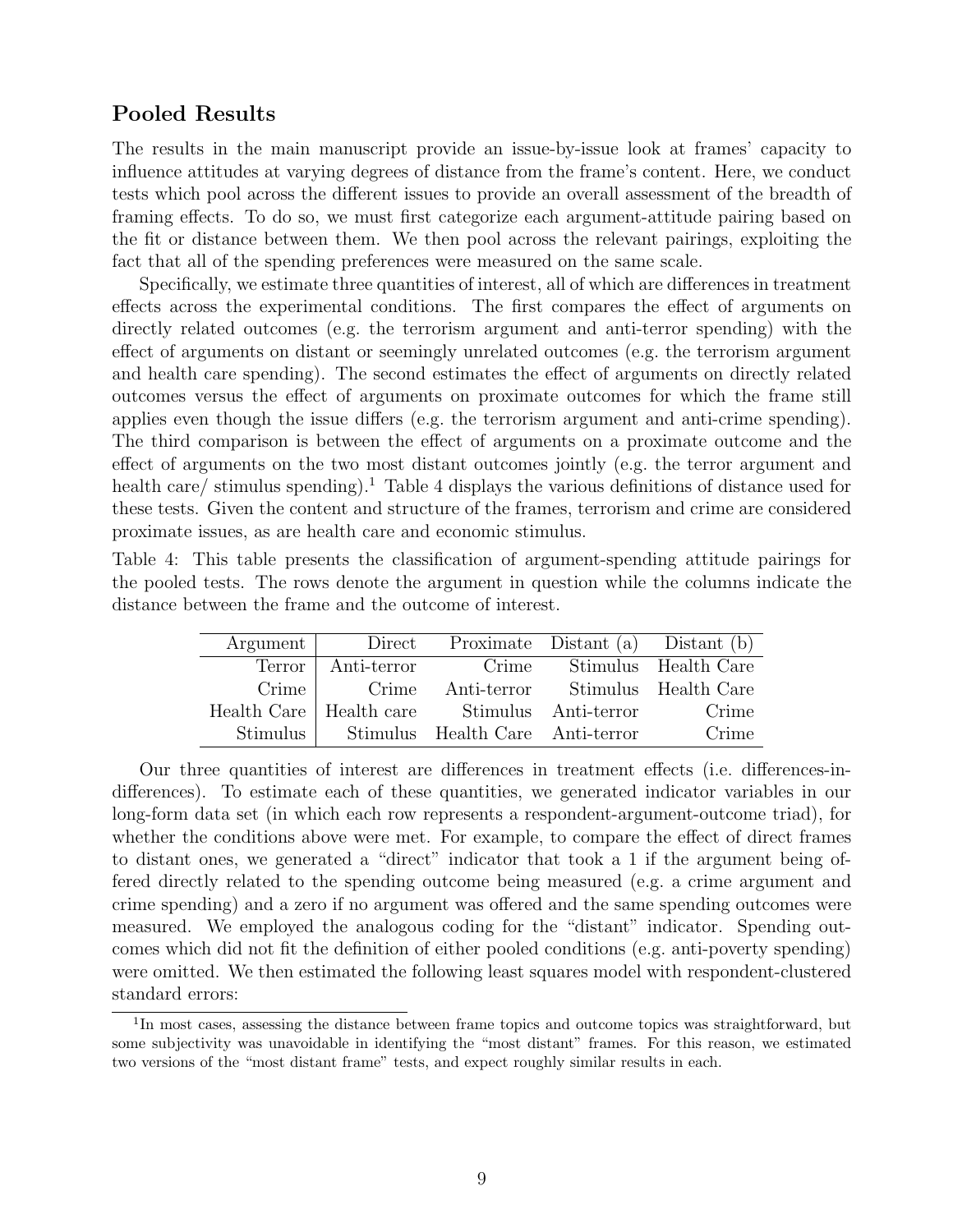$$
Score = \alpha + \beta_1 direct + \beta_2 distant + \mathbf{Z}\gamma + \epsilon
$$

where Y is a vector of responses to various spending outcomes,  $\alpha$  is an intercept, *direct* is an indicator for being in the "direct" condition, distant is an indicator for being in the "distant" condition, **Z** is a vector of party ID indicators to improve efficiency, and  $\epsilon$  is an error term. The control condition was omitted as a reference category. The average difference in responses after seeing a directly related frame vs. seeing no frame is therefore represented by  $\beta_1$ ; the average difference in responses after seeing an unrelated (i.e. distant) frame vs. seeing no frame is represented by  $\beta_2$ ; and the difference-in-differences, (the quantity of interest), is simply  $\beta_1 - \beta_2$ . The standard error for the difference-in-difference,  $SE_{DID}$ , was computed analytically as:

$$
\widehat{SE}_{\widehat{DID}} = \sqrt{\widehat{Var}_{\widehat{\beta}_1} + \widehat{Var}_{\widehat{\beta}_2} - 2 * \widehat{Cov}_{\widehat{\beta}_1, \widehat{\beta}_2}}
$$

 $SE_{\widehat{DID}} = \sqrt{Var_{\widehat{\beta}_1} + Var_{\widehat{\beta}_2} - 2*Cov_{\widehat{\beta}_1, \widehat{\beta}_2}}$ <br>We performed an analogous procedure to estimate the other aforementioned differencesin-differences (i.e. direct vs. proximate and proximate vs. two most distant).

As the two bars on the left side of Figure [4](#page-31-0) show, the strongest differences in framing effects appear when comparing the effects of same-issue frames with the effects of distantissue frames. The differences in treatment effects are 3.65 and 1.96 percentage points on the spending scales, and are fairly precisely estimated even after adjusting for within-respondent clustering  $(p < 0.01$  for both estimates). The third vertical bar from the left shows that the same-issue frames are also stronger in their average effects than are frames which are structurally related to the spending attitude being asked about, though the difference shrinks to 1.56 percentage points ( $p < 0.01$ ). The arguments on related issues also appear to have slightly stronger effects than the arguments on more distant issues, with a difference of 1.25 percentage points  $(p = 0.01)$ . Overall, there is some evidence of spillover, but also very clear evidence that frames are more influential for attitudes on the issues to which they directly pertain.